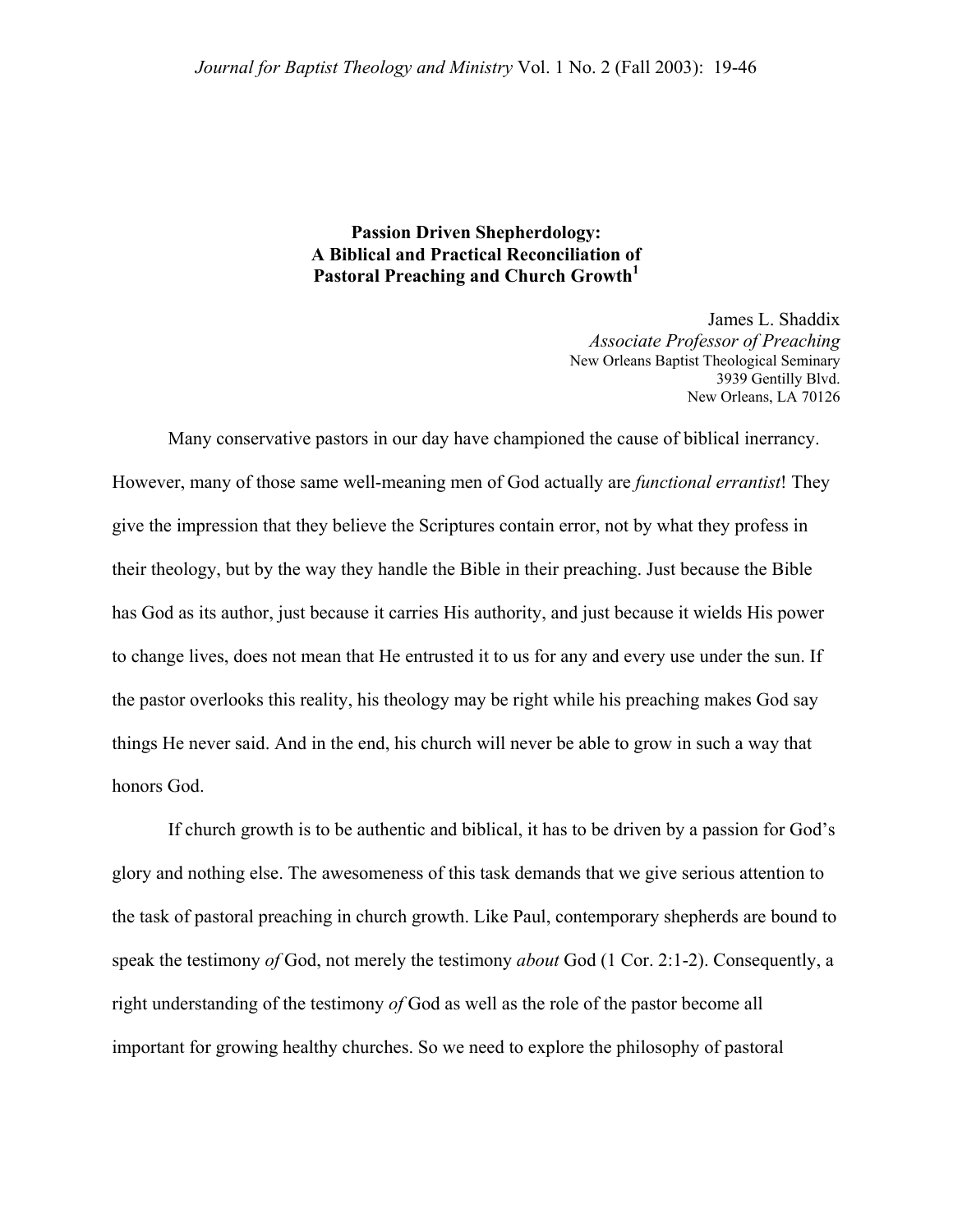preaching—or *shepherdology*—in an effort to redeem the ministry from some unhealthy ideologies. Consider the following charges given to the shepherd of the local congregation who would venture to preach for God's glory and see God grow His church.

## Feed the Flock, Don't Just Pet the Sheep

I planted a church during my masters work and ended up pastoring it for almost nine years. With all of their unique challenges, church starts usually afford some privileges and blessings that do not necessarily come with established congregations. Nobody ever said to me, "Well, sonny, we were here before you got here and we'll be here when you leave." Nobody was there before me—my wife and I had started the work with just one other couple! We never heard anyone say, "we've never done it that way before." We had never done it *any* way before!

To be sure, I made a plethora of mistakes in pastoring that young congregation. I have often said that if I had it to do over again, I would do a million things differently. But amidst all of the *faux pas*, we stumbled across a few things by accident that proved to be productive. One of our good calls was leading our congregation to share in ministry, partly so that their pastor could give concentrated and protected time to the study and preaching of God's Word (see Acts 6:1-7). Consequently, from the outset of that ministry the first half of every one of my weekdays was given to sermon preparation through Bible study and prayer. And our congregation went to great pains to respect and protect that time.

On one particular morning I decided to break my sacred routine and make a hospital visit. A close friend and leader in our church was having surgery, and I thought I would just pop in and have prayer with the family. When I walked through the door of the waiting room I was

 $\overline{a}$ 

<sup>&</sup>lt;sup>1</sup>This article is an excerpted chapter from the book, Jim Shaddix, *The Passion Driven Sermon* (Nashville: Broadman & Holman Pub., 2003), and is used by permission from the publisher.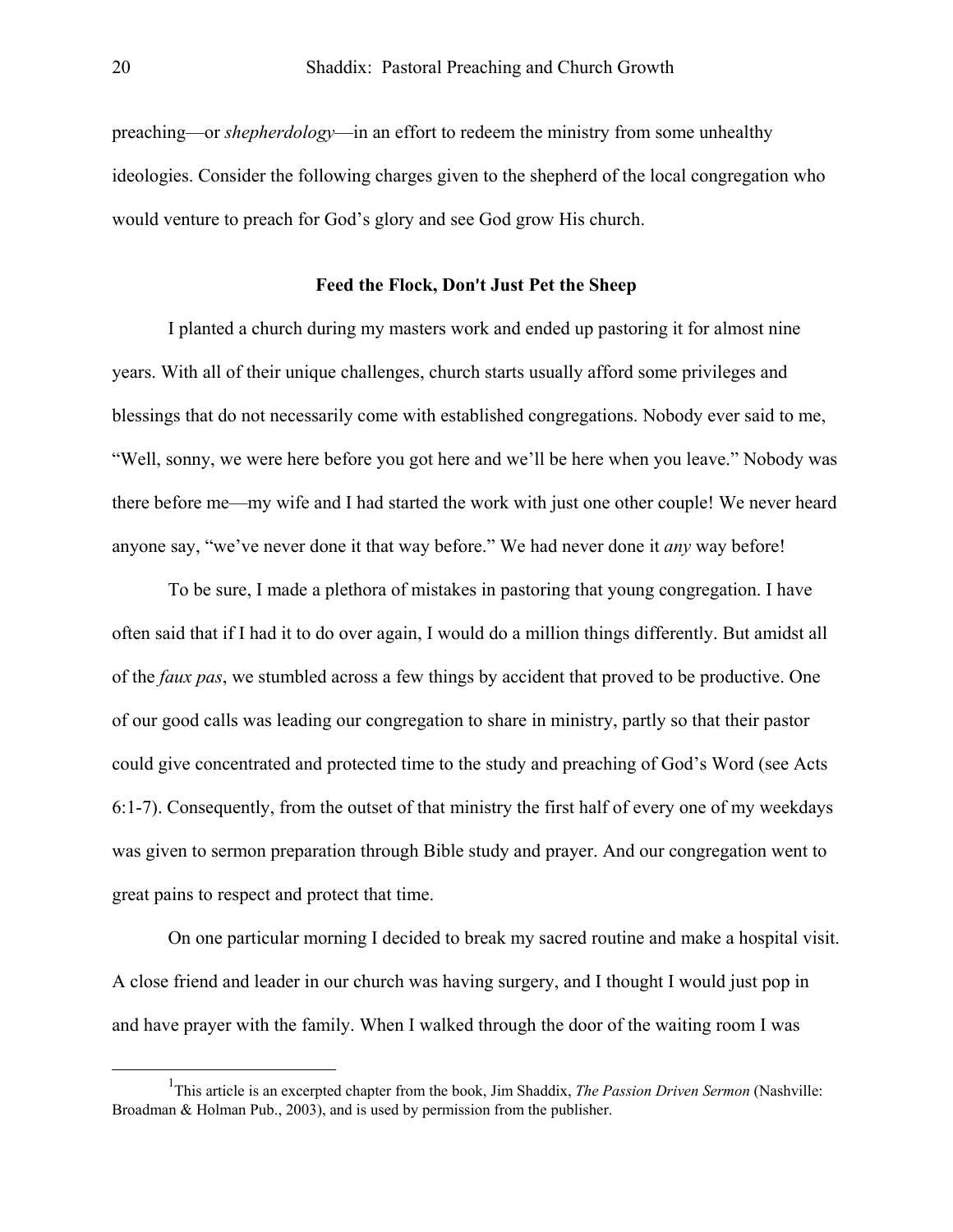pleased to see the family accompanied by the man's Sunday School teacher, department and division directors, and one of our deacons. But my joy quickly turned to anxiousness as I watched the deacon get up and move aggressively toward me wearing a very stern countenance. When we met in the middle of the waiting room, he got right up in my face and said, "What are you doing here?" My first thought was, "Well, I'm the pastor, and pastors do things like this." But before I could respond, he continued. "We've got plenty of people to handle things here," he said. "You're supposed to be in your study praying and preparing to bring us the Word of God on Sunday!" On that day, a hospital waiting room was transformed into a little corner of heaven for me.

Now I realize that there is more to pastoring than preaching, but a diligent investigation of pastoral work in the Bible reveals that the role has changed quite a bit. In the language of the New Testament the word "pastor" comes from the word *poim*'*n*, or shepherd. The term obviously emphasizes the pastoral role of caring and feeding. The shepherd is accompanied by two other New Testament pictures of the pastor. The word "elder" is the Greek word *presbuteros*, from which comes the word "presbyterian." The word refers to mature age or character. The word "bishop" is the Greek word *episkopos*, from which comes the word "episcopal." This word means overseer or guardian and refers to what a man does. All three terms—shepherd, elder, and bishop—are used of the same church leaders. While all three terms emphasize the pastoral role of caring and feeding, the term *shepherd* is the primary analogy in Scripture for the pastoral office and it permeates the Old and New Testament teaching regarding the leadership of God's people.

Whatever this idea may mean for us today, the biblical picture is clear that the primary responsibility of the shepherd certainly is not to pet the sheep! Charles Jefferson was just one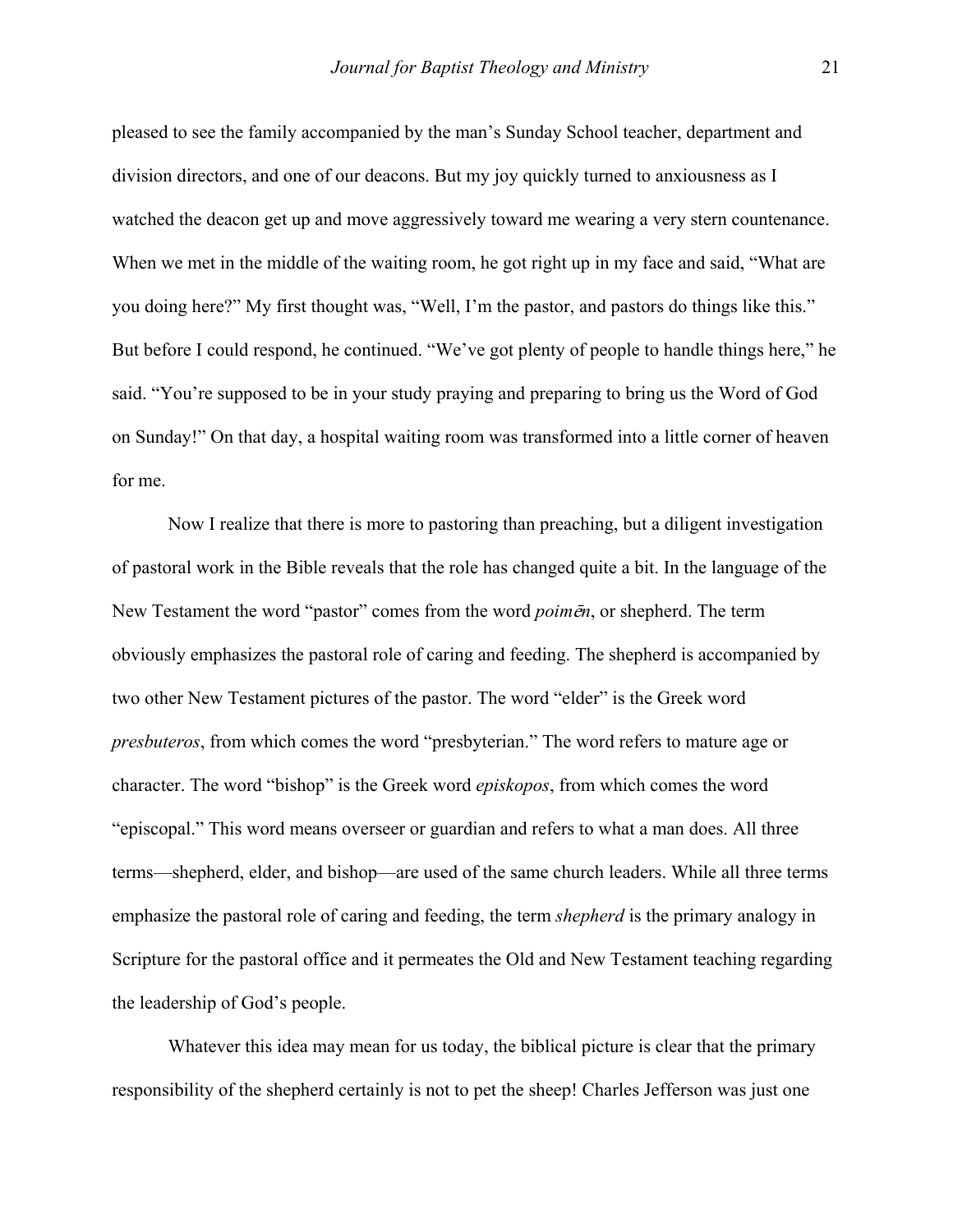<span id="page-3-1"></span>voice that arose throughout history to champion for such an emphasis. While admitting that the job certainly involved elements of administration and remedial care, He asserted:

That the feeding of the sheep is an essential duty of the shepherd-calling is known even to those who are least familiar with shepherds and their work. Sheep cannot feed themselves, nor water themselves. They must be conducted to the water and the pasture. . . . Everything depends on the proper feeding of the sheep. Unless wisely fed they become emaciated and sick, and the wealth invested in them is squandered. . . . When the minister goes into the pulpit, he is the shepherd in the act of feeding. $<sup>2</sup>$  $<sup>2</sup>$  $<sup>2</sup>$ </sup>

With all else that it entails, shepherding primarily involves feeding and protecting the sheep. And both of these responsibilities are carried out in the same activity—the preaching and teaching of God's Word! $3$ 

Through the course of church history, the nature of pastoral ministry evolved into quite a different animal. Around the beginning of the last century the primary work of the pastor ultimately gravitated from the preaching event to the hands-on care of people and the administration of church programs. Today, pastors seem to be more interested in being CEO's, vision-casters, and large group counselors. While all of these functions may have their proper place in pastoral work, a consideration of a biblical philosophy of the role of the pastor cries out for a reformation. Specifically, it beckons us to return to the centrality of the preaching event in church growth and health, an event which is driven by a passion for the glory of God.

# **Exalt God, Don't Just Resource Man**

For the past three decades, my own Southern Baptist denomination has been embroiled in a theological controversy surrounding our view of the Bible. While some shortsightedly have

 $\overline{a}$ 

<span id="page-3-0"></span><sup>2</sup> Charles Jefferson, *The Minister as Shepherd* (Hong Kong: Living Books for All, 1980), 59, 61.

<sup>3</sup> See John MacArthur, Jr., "What is a Pastor to Be and Do?" in *Rediscovering Pastoral Ministry*, ed. John MacArthur, Jr. (Dallas: Word, 1995), 28. The pastoral epistles are filled with exhortations to provide the flock with spiritual nourishment and to protect them from heresy, all via the instruction of right doctrine (see 1 Tim. 1:3-4; 3:1;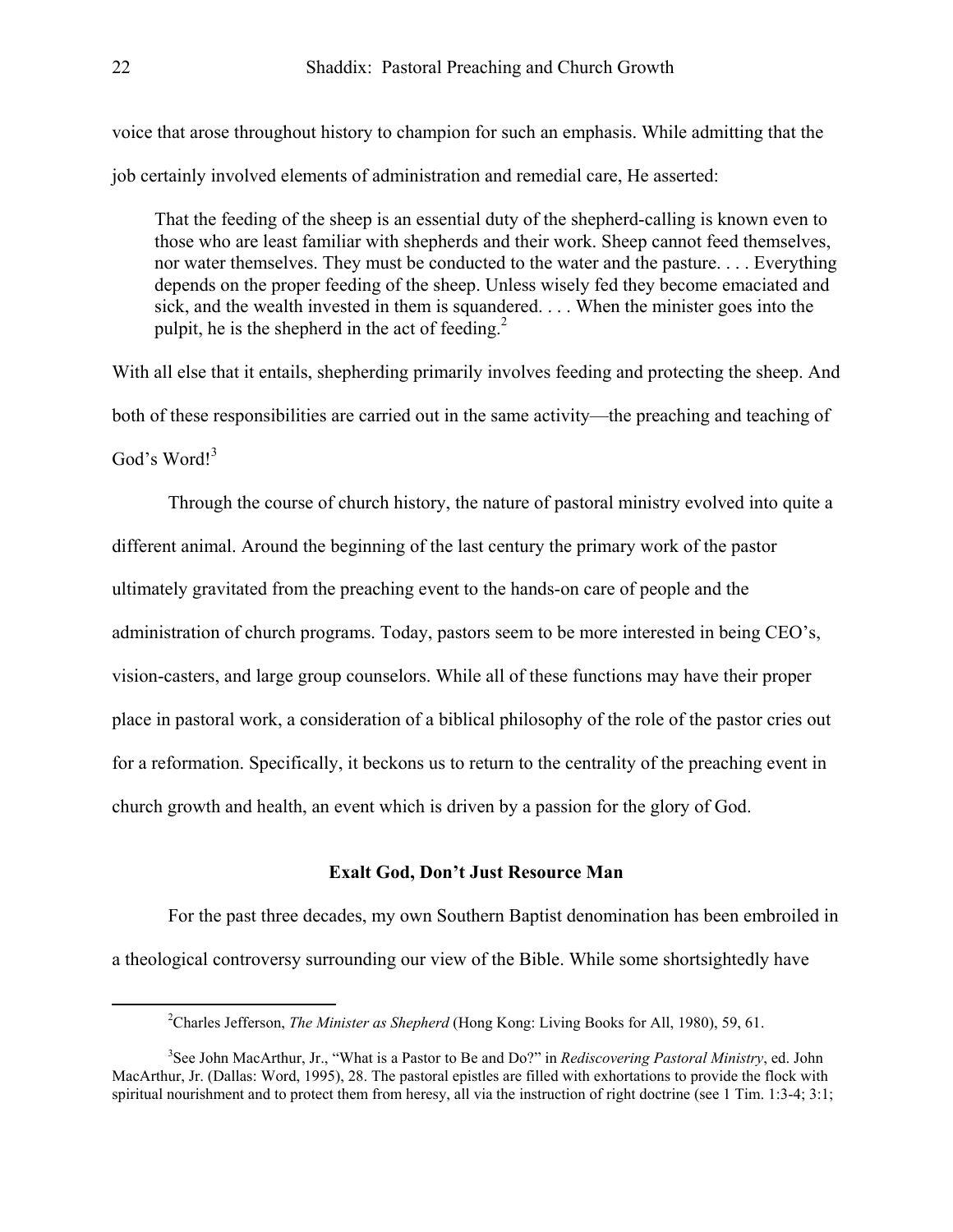reacted to its political implications, the struggle largely has been a battle over the authority of the Scriptures. And it has been a battle that needed to be fought, for God's people in every generation must rise to guard and defend God's Word in the world. If we ever compromise the inerrancy and infallibility of the Bible, we weaken the very foundation on which the church is built.

As I have watched this controversy unfold, however, I have often wondered if there are not other equally crucial issues regarding the Scriptures that have been overlooked, especially when it comes to pastoral preaching. I am thinking specifically of the essence and agenda of the Bible. I am fearful that these issues will not get anywhere near the billing or attention as has the authority issue. Hidden within these issues, however, is the understanding that the testimony *of God* was given primarily to exalt the Divine, not to resource mankind.

## The Essence of the Bible

We live in a day in which people in churches are crying out for practical application and longing to see the relevance of the Bible. People have grown weary listening to sermons that only give them historical facts but provide them with no connection to real life. Such preaching is an abuse of the nature of the Bible.

Because we are a people of extremes, however, our humanity causes us to overreact to such abuses. And the result is that the pendulum swings to the opposite extreme of viewing the Bible merely as a resource manual for life on earth. And our infatuation with practical application has caused us to overlook the most important quality of the Bible—its *Divine feature*. We must understand that the Bible is theocentric, not anthropocentric. It is Godcentered, not man-centered. That means it is a book about Him before it is a book about us. To

 $\overline{a}$ 

<sup>4:6-7,13-16; 5:17-18; 6:1-5,20-21; 2</sup> Tim. 1:6-813-14; 2:1-2,8-9,14-16; 3:14-17; 4:1-5; Titus 1:7-14; 2:1,15).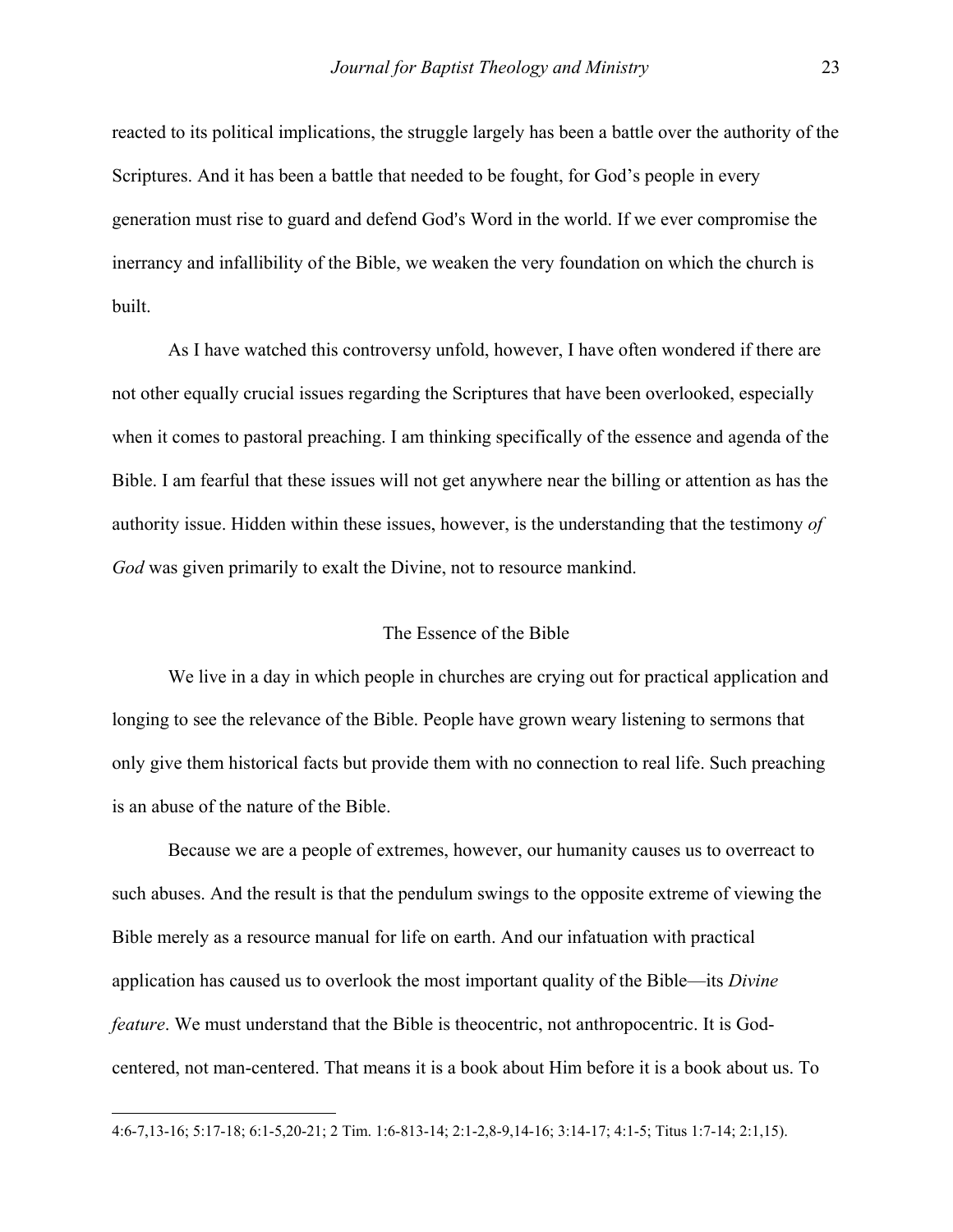make it otherwise is both selfish and arrogant. When we run quickly in our consideration of God's Word to the "how to" mentality of anthropocentricity, we often run right past the revelation of Almighty God in theocentricity. This perversion fits hand-in-glove with the order of contemporary culture: "It's all about me!"

The confusion regarding the essence of the Bible is compounded when applied to pastoral preaching, and the resulting deception is ever so subtle. Shepherds are ministers of grace and desire to meet people's needs and heal their hurts. But what happens when the Bible gives no specific and practical help for the life situations some of our people are facing? Among other things, the shepherd in his desire to help is tempted to find his preaching material from some place other than the Bible. Walter Kaiser lamented that many pastors have decided that using the Bible is a handicap for meeting the needs of the current generation and, therefore, "have gone to drawing their sermons from the plethora of recovery and pop-psychology books that fill our Christian bookstores."<sup>[4](#page-5-0)</sup> Worse yet, the shepherd lowers himself to making the Bible say things it does not say. In an attempt to offer practical and helpful information, he stands up to say "Thus saith the Lord" when the Lord did not saith! How can God get the glory if the preacher speaks other than what God says?

While the preaching described above cannot necessarily be categorized as heresy or even blatant error, neither can it be described as consisting of the inspired Word of God. In *Power in the Pulpit*, Jerry Vines and I described this subtlety as the often overlooked difference between good stuff and *God's stuff*.<sup>[5](#page-5-1)</sup> The body of truth that is revealed in the Bible, given for the purpose of godliness (see 2 Pet. 1:2-4) and righteousness (see 2 Tim. 3:16), can be called *God's stuff*. It is

 $\overline{4}$ Walter Kaiser, "The Crisis in Expository Preaching," *Preaching* (September/October 1995): 6.

<span id="page-5-1"></span><span id="page-5-0"></span><sup>5</sup> Jerry Vines and Jim Shaddix, *Power in the Pulpit* (Chicago: Moody, 1999), 58-59.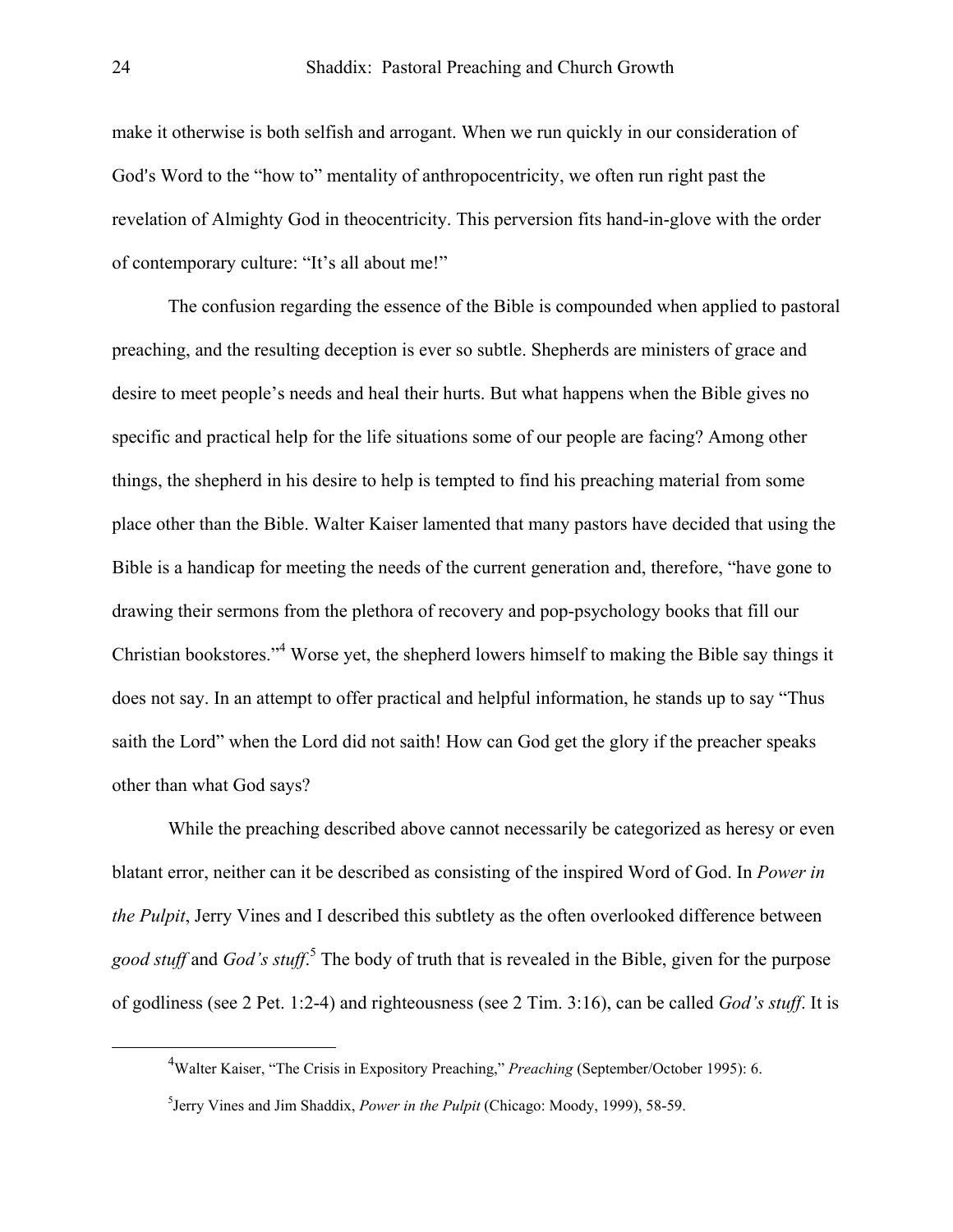the stuff of the Bible—its very essence. On the other hand, there is much helpful advice in life that is comprised of information or principles gleaned from simple observation and research. That is *good stuff*. Let us be very clear—the shepherd has not been charged with the task of speaking on all matters of *good stuff*.

While all truth is God's truth, not all truth has been included in His written Word. He has sovereignly chosen to include only that which is necessary for man's sanctification. There is a whole lot of good and helpful information in the world, but God did not choose to consecrate all of it as His inspired revelation necessary for spiritual transformation. In our previous work we cited the example of Aristotle, who delineated his principles of rhetoric simply by engaging in observation. He watched enough public speakers that he was able to glean certain "truths" for doing it effectively. The principles of rhetoric have had profound impact on preaching and all other forms of public speaking. But they are merely *good stuff*. Although they are both helpful and useful, they will not foster the God-life, much less glorify Him.

But the crisis we face in preaching today is not shepherds who deliver sermons on how to do good public speaking. The body of *good stuff* includes that which is of far more interest to contemporary church-goers. That is what makes it so tough. If a therapist observes enough people dealing with stress on the job place, he will glean certain helpful principles for addressing the issue. If a marriage counselor observes enough people journeying through divorce recovery, she will be able to develop some guidelines that are helpful for that crisis. If parenting experts talk with enough moms and dads who are raising kids, they will be able to outline some practical ways for navigating such a task. And there will always be certain general truths in Scripture which can be applied to these and other life experiences. But to say that all of these contentions are what God said is a huge stretch.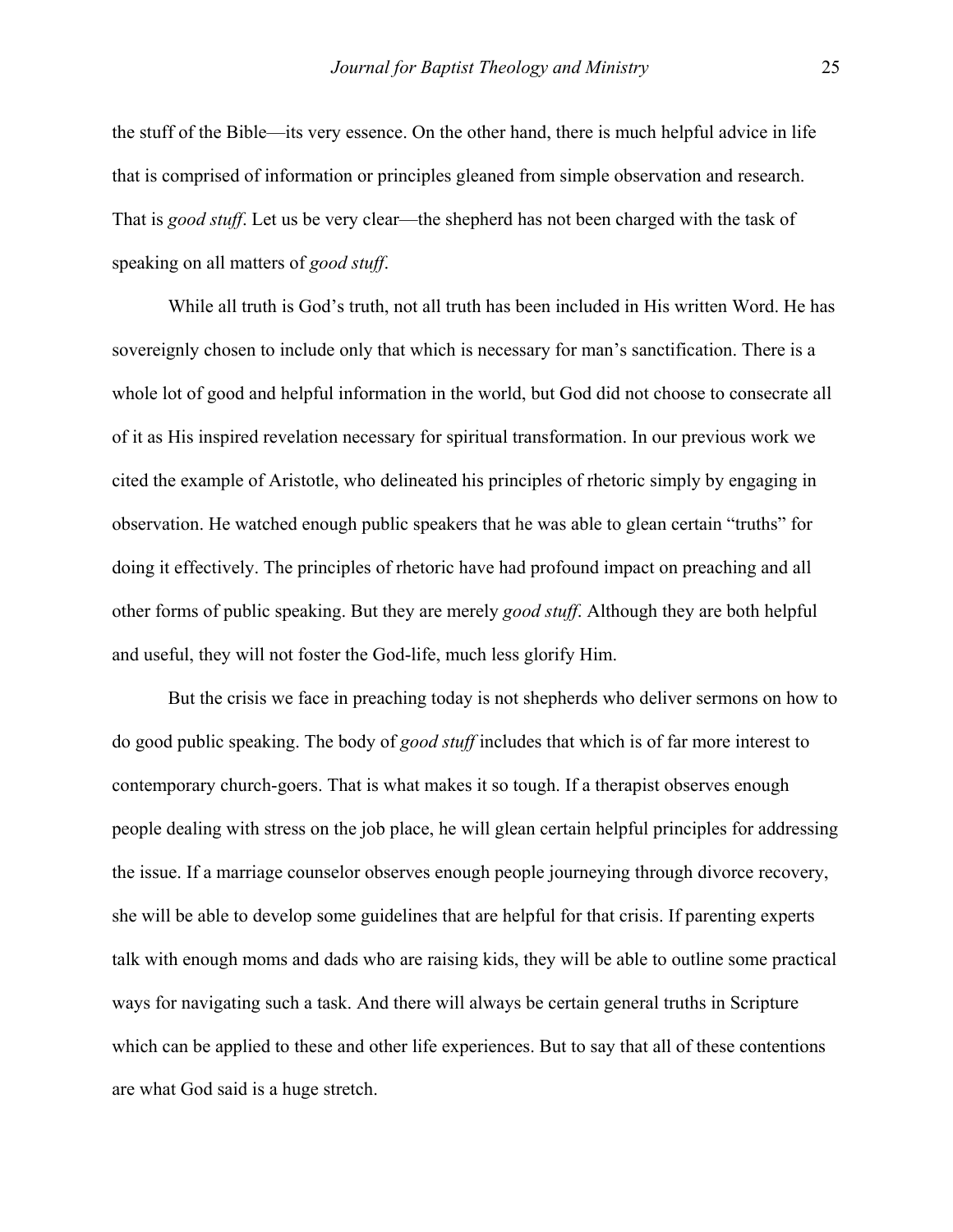The shepherd's authority to stand and speak "Thus saith the Lord" is not in *good stuff*, but *God's stuff*. While biblical truth surely informs certain principles that might be categorized as *good stuff*, its primary intent is more specific and far-reaching. The faithful shepherd will rightly interpret, exegete, and proclaim the truth of Scripture so as to allow it to accomplish its purpose in people's lives. But when the shepherd prostitutes *God's stuff* for *good stuff*, anarchy occurs. And the biggest tragedy is not what people are *getting* but what they are *not getting*. While they certainly are getting some helpful information, they are being robbed of the truth that is necessary for realizing God's end and subsequently bringing glory to Him.

*God's stuff* is the very essence of the Bible. It is His book, and it primarily is about Him. When the preacher begins at this point in his interpretation and his application, then he is sure to exalt God and bring glory to His name. When he begins at the point of resourcing man regarding all of his questions and felt needs, however, his interpretation and application is certain to exalt humanity. Such is the high crime in the pulpit today!

### The Agenda of the Bible

In addition to the essence of the Bible it is important for us to consider a second neglected issue, the agenda of the Bible. And Scripture's agenda is larger than merely resourcing mankind with pat answers and practical instructions. So it's not hard to find. In the study of Hebrew language there exists a literary construction called an *inclusio*. An *inclusio* is where the same or similar beginning and end of a segment of literature holds the key to interpreting what is in the middle. While it would be a stretch to say that the Bible is an *inclusio* in the technical sense, the idea is helpful in uncovering God's agenda. The Scriptures do tell us of a very similar concept that is exclusive to the beginning and ending of the Word of God.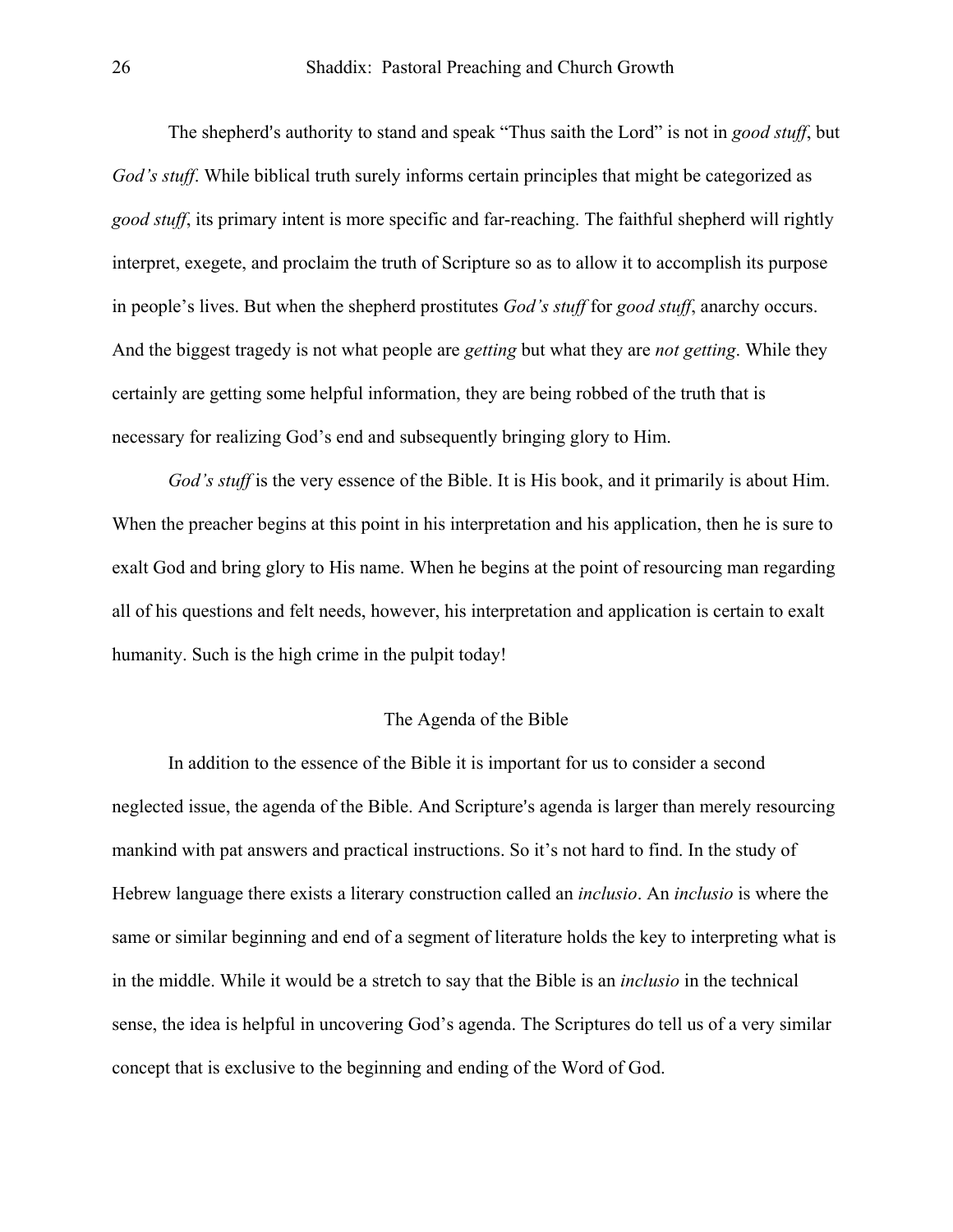Consider these 'bookends' of the Bible. The Bible opens with the declaration that "in the beginning God *created the heavens and the earth*" (Gen. 1:1). When the last pages of the Bible are turned, we behold the creation of "*a new heaven and a new earth*, for the first heaven and first earth had passed away" (Rev. 21:1). In essence creation and re-creation of heaven and earth serve to 'prop up' the rest of Scripture.

This construction pleads with shepherds and all who read the Bible to look closely at its middle to determine God's agenda. And close consideration does not disappoint the diligent observer. At the risk of seeming like a Bible drill, let me take you on a journey that I believe reveals to us God's agenda in the Bible. This agenda, furthermore, will provide a framework within which shepherds and sheep can approach sermons freely and confidently for God's glory.

Our journey actually begins in eternity past. The apostle Paul told the Roman believers that the people whom God foreknew, "He also predestined *to be conformed to the image of His Son*, that He might be the firstborn among many brethren. Moreover whom He predestined, these He also called; whom He called, these He also justified; and whom He justified, these He also glorified" (Rom. 8:29-30; emphasis added). Before time began, God determined to save believers from their sins and set them on a course to be shaped into the image of His Son, Jesus Christ. Consequently, every believer is moving inescapably toward perfect righteousness as part of God's plan for Christ to reign throughout all eternity over a holy race made up of people who are citizens of His divine kingdom and children in His divine family.

When we step on to the pages of recorded history in the Bible, we are immediately introduced to the same theme. The creation of a physical dwelling place was only part of God's agenda. He determined to create for Himself an even more precious possession when He said, "Let Us make man in *Our* image, according to *Our* likeness; . . . So God created man in His *own*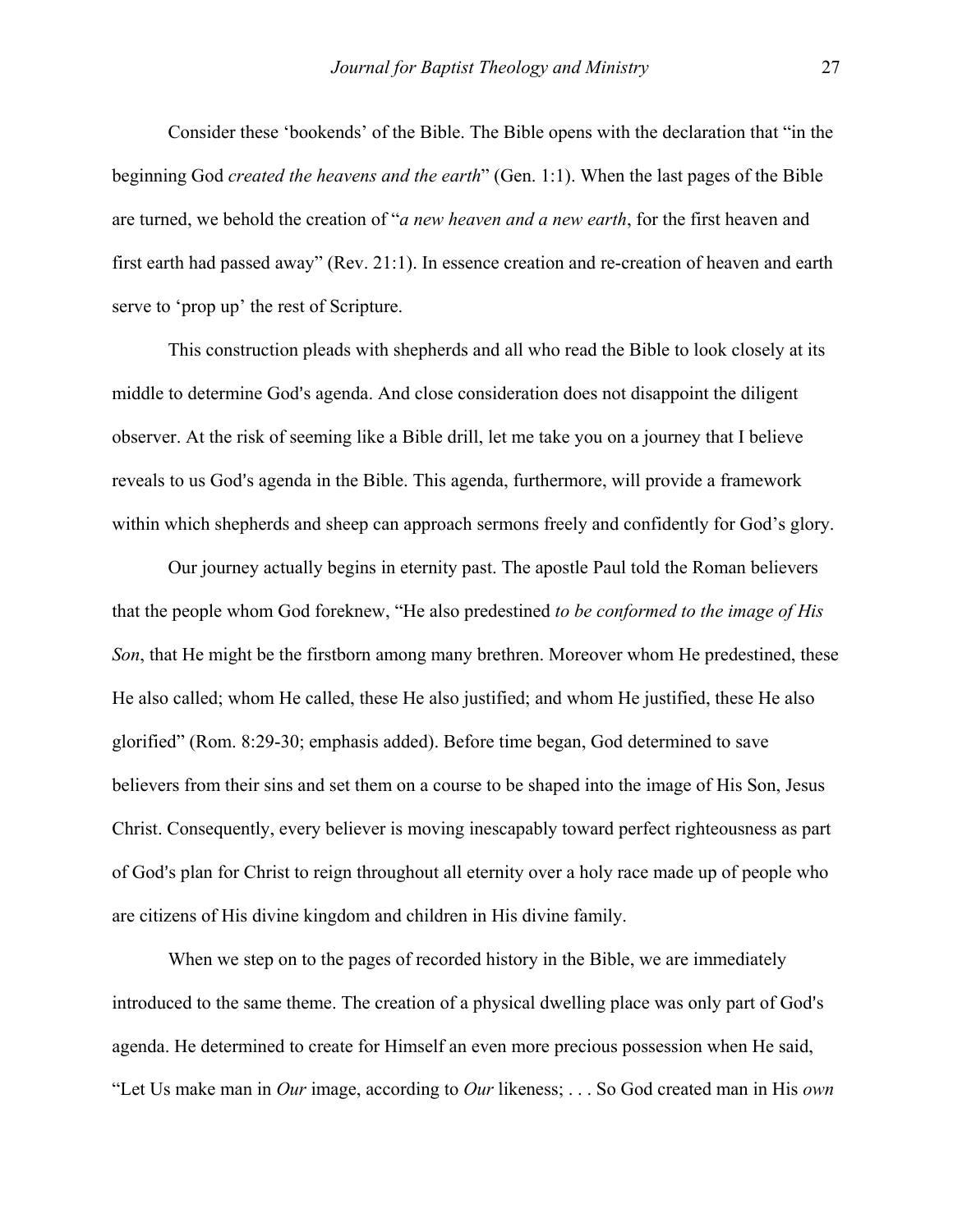image; in the image of God He created him; male and female He created them" (Gen. 1:26-27; emphasis added). In the Garden of Eden, God set in motion a plan to share Himself with His highest creation in eternal communion. And the only way that was possible was for mankind to share in His likeness.

Something perverted God's agenda, however. Genesis 3 tells the paramount tragedy of the fall of God's precious creation. Sin entered the world and marred man's likeness to his Creator. The divine image, which provided the link to eternal communion with the Almighty, was distorted. The magnitude of the catastrophe is expressed in God's own words: "*Behold, the man has become like one of Us, to know good and evil. And now, lest he put out his hand and take also of the tree of life, and eat, and live forever*—" (Gen. 3:22; emphasis added). Only the Creator Himself can handle the knowledge of both good and evil. Only He can navigate such an understanding without succumbing to their abuse. As God's voice trails off of the pages of Scripture, the Bible reader is left with the distinct impression that God considered it absolutely unacceptable for mankind to remain in a state of corrupted likeness.

It is interesting to note the reference to the "tree of life" in this scenario. It is made without commentary or definition. The Bible first introduces it as the focal point of man's home, planted by God "in the midst of the garden" (Gen. 2:9). While we may never know the complete nature of the tree of life this side of heaven, we can surmise that partaking of its fruit apparently would have caused God's creatures to be cursed for eternity with the marred likeness to their Creator which characterized them at the time of consumption. This horrifying reality moved the gracious God to take action that would ensure the possibility of redemption. "So He drove out the man; and He placed cherubim at the east of the garden of Eden, and a flaming sword which turned every way, to guard the way to the tree of life" (Gen. 3:24).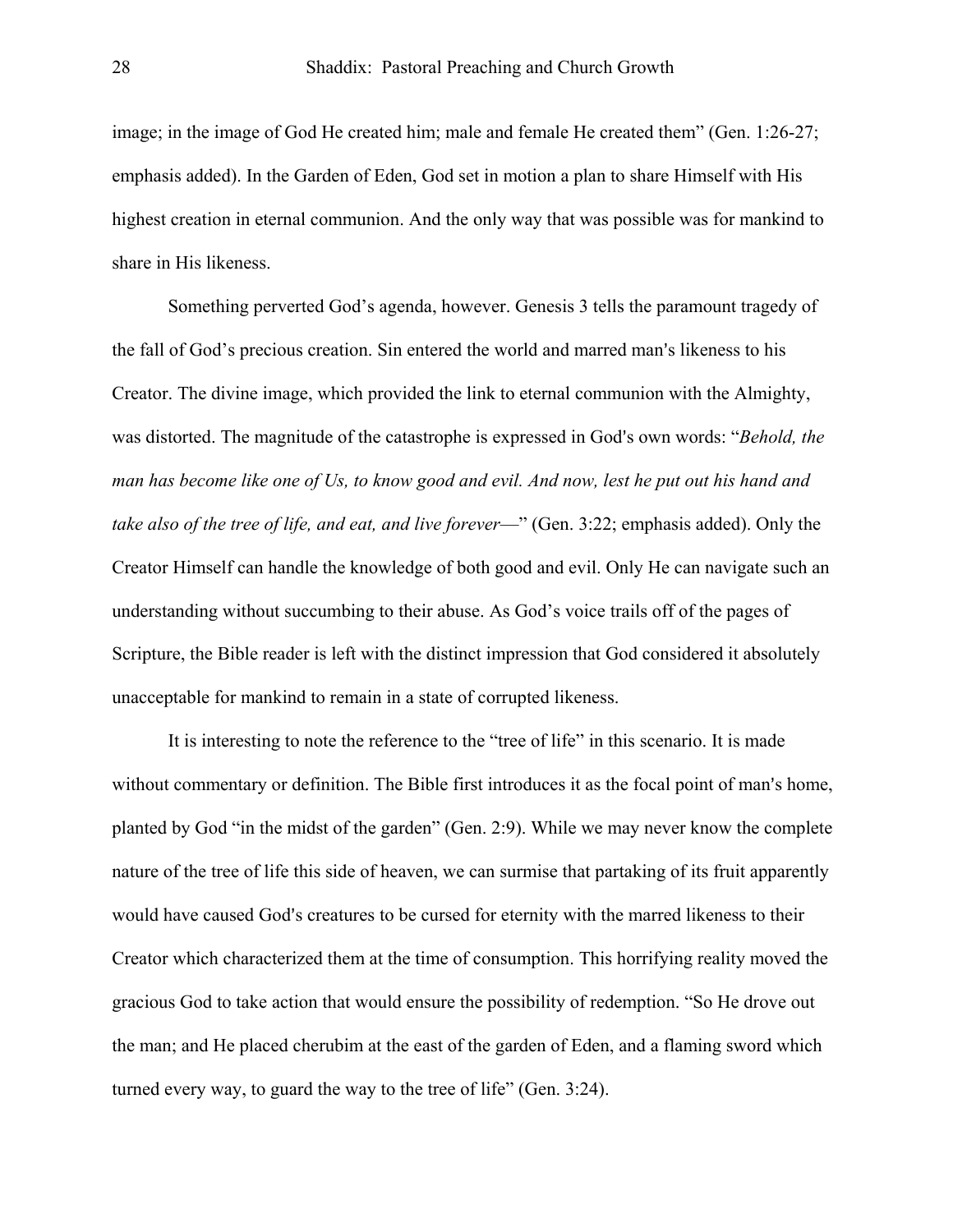What is incredibly fascinating, however, is that the tree of life noticeably disappears from the pages of God's Word after Genesis  $3<sup>6</sup>$  And guess where it shows up next? All of the sudden it reappears in the new heaven and the new earth at the very end of the Bible! In his vision of the New Jerusalem the apostle John observed, "In the middle of its street, and on either side of the river, was the *tree of life*, which bore twelve fruits, each tree yielding its fruit every month. The leaves of the tree were for the healing of the nations" (Rev. 22:2). Amidst all of the mystery of the tree of life there exists an undeniable link between God's creation in Genesis and His recreation in Revelation.

If the creation and re-creation of heaven and earth—with the tree of life in their midsts serve as the bookends of the Bible, then the re-creation of mankind into the image of his Creator features as the content in between. Even the Old Testament writers, with their limited understanding of the resurrection, looked for some restoration of God's likeness. The Psalmist gladly acknowledged to God, "As for me, *I will see Your face* in righteousness; I shall be satisfied when I awake *in Your likeness*" (Ps. 17:15; emphasis added). His words no doubt were a precursor to those of the apostle John who said, "Beloved, now we are children of God; and it has not yet been revealed what we shall be, but we know that when He is revealed, we shall be *like Him*, for we shall *see Him* as He is" (1 John 3:2; emphasis added). And right on the heels of his vision of the tree of life in the New Jerusalem, John said of the saints, "They shall *see His face*, and His name shall be on their foreheads" (Rev. 22:4; emphasis added), an indication that they belong to Him (cf. Rev. 3:12; 7:3; 14:1).

<span id="page-10-0"></span> <sup>6</sup>  ${}^{6}$ Other references to a "tree of life" do exist in the Bible outside of Genesis and Revelation, but they appear to be metaphorical as opposed to literal. See Proverbs, but 3:18; 11:30; 13:12; 15:4. The use of the definite article in the Genesis and Revelation references, and the absence of it in the Proverbs references, also support this distinction.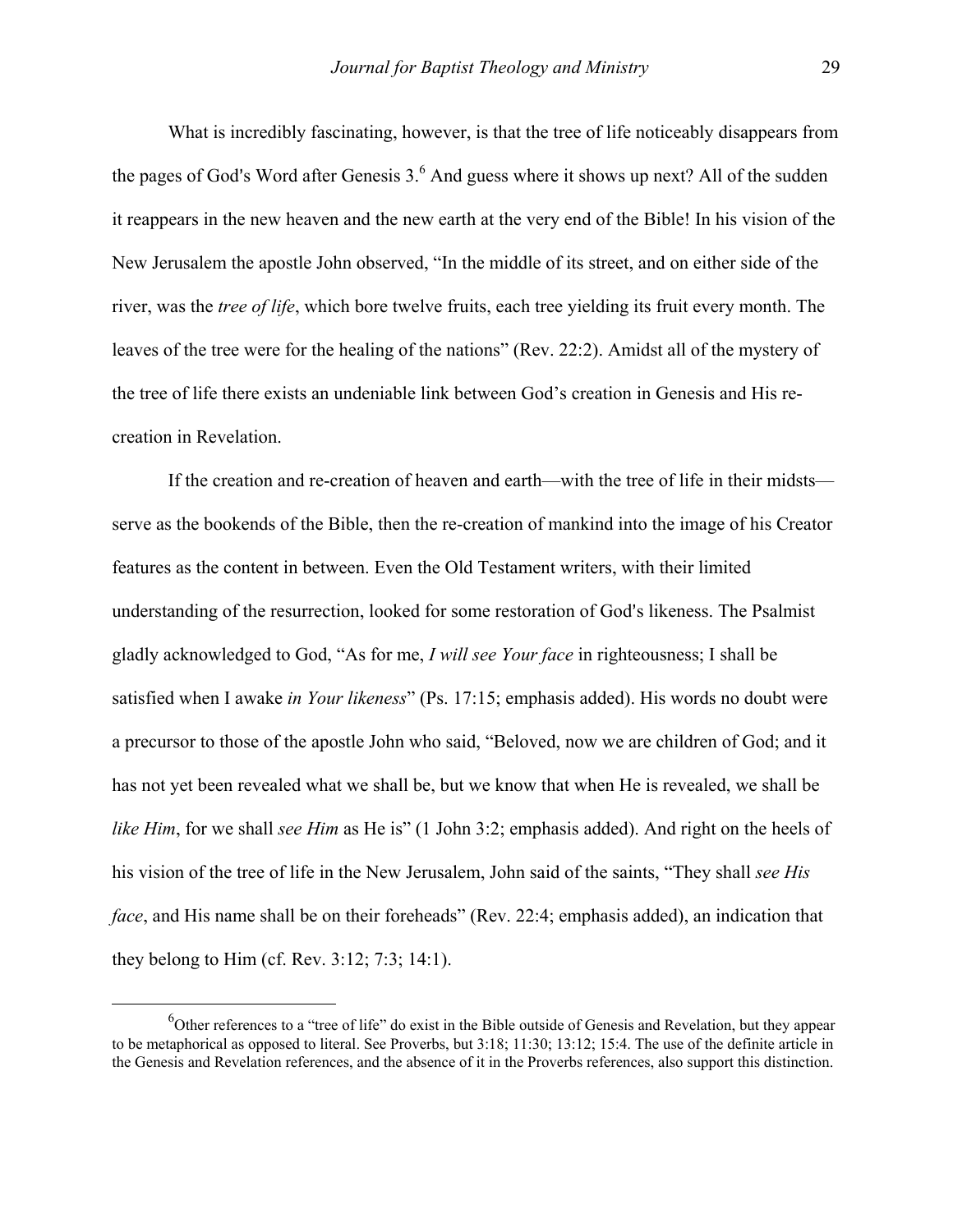The writings of the apostle Paul also are pregnant with this theme. He told the Corinthians that "we all, with unveiled face, beholding as in a mirror the glory of the Lord, are being transformed into *the same image from glory to glory*" (2 Cor. 3:18; emphasis added). He said to the Philippians that Christ Jesus "will transform our lowly body that it may be *conformed to His glorious body*" (Phil. 3:21; emphasis added). The Colossians were informed that they had "put on the new man who is renewed in knowledge according to *the image of Him who created him*" (Col. 3:10; emphasis added). Even Peter got in on the action, telling his readers that Jesus' "divine power has given to us all things that pertain to life and godliness, through the knowledge of Him who called us by glory and virtue, by which have been given to us exceedingly great and precious promises, that through these you may be *partakers of the divine nature*" (2 Pet. 1:3-4; emphasis added).

Did you notice that almost all of these references associate the re-created nature to the glory of God? Without question the *inclusio* of the Bible suggests to us that God is about the business of creating for Himself a dwelling place and a companion race for all eternity, both of which will reflect His glory. Revealing this mission is the obvious agenda of the Bible. Consequently, the task of both shepherd and sheep is to align themselves with that agenda and approach the preaching event accordingly. When God's agenda directs preaching in the church, then He is exalted and glorified.

#### **Explain Revelation, Don't Just Reveal Information**

Several years ago a well-known preacher in Oklahoma climbed up in a tower on a vigil after announcing that God had told him that if people did not send him eight million dollars, He was going to kill him! To most of us that seems absurd, but only because we measure the claim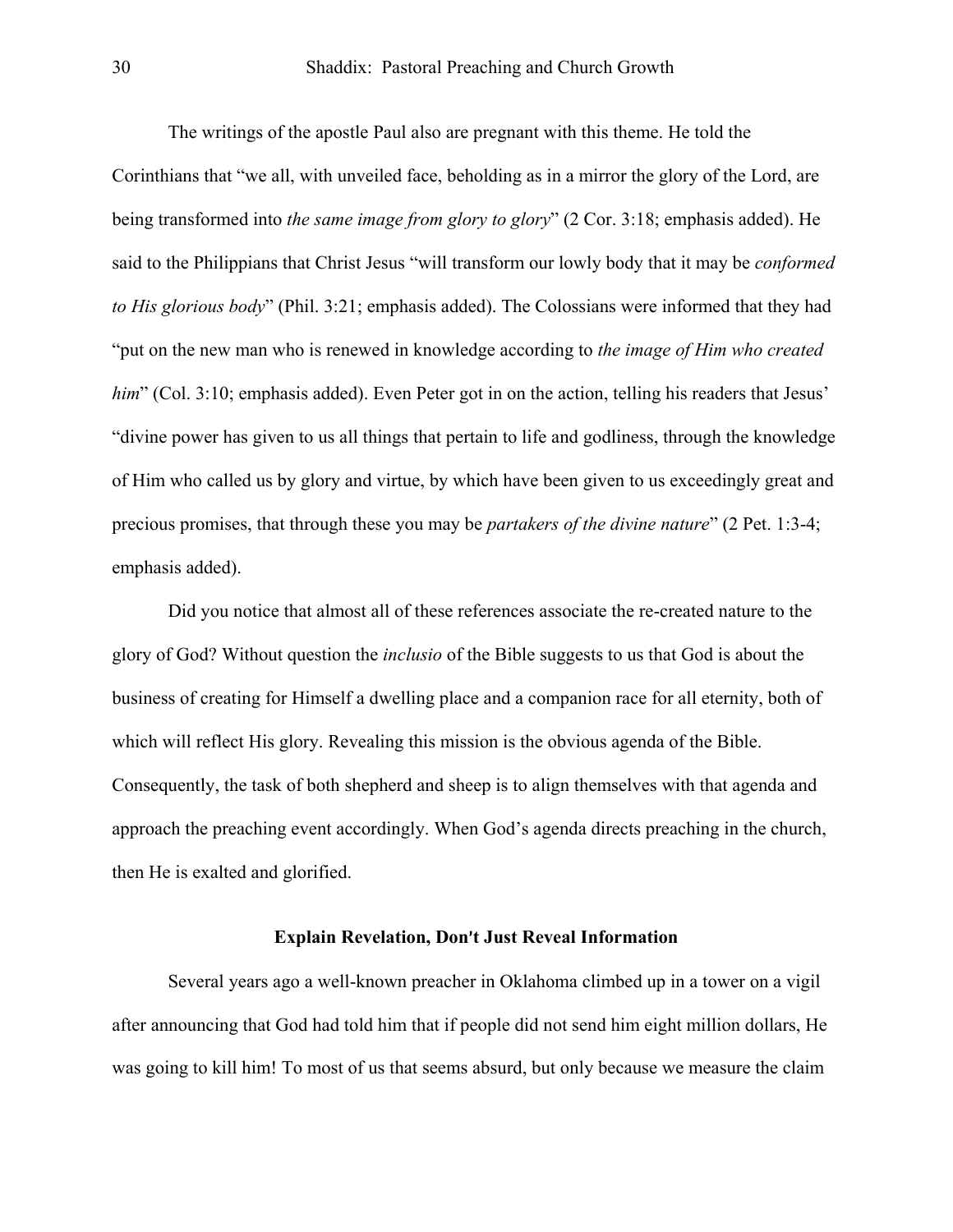by the nature and oracles of God as revealed in the Bible. But what is the difference between that preacher's claim and the conservative evangelical shepherd who weights his sermons with declarations like "God told me" and "God is leading me" as authoritative underpinnings of extrabiblical information? Or what is the difference between his claim and the shepherd who draws the heart of his sermons from extra-biblical information as if to suggest that there are some things that God did not think about regarding the needs of His people? At best we are putting words in God's mouth and insinuating to listeners that they are His! Such a horrific thought demands that we give some attention to where and how the shepherd gets his message, what he is supposed to do with it when he gets it, and why it is so important that he does it.

### A Revelation about Revelation

"Why don't you get your messages from God?" I don't remember ever being as shocked in all of my ministry as I was when asked that question several weeks into my second pastorate. I had begun my ministry there preaching systematically through a book of the Bible. On that day, one of my Sunday School teachers came by my office and posed that question. He said there was no way I could be getting my messages from God because I just preached each week from the passage which followed the one from the week before.

What confused me most about his inquiry was the fact that I thought I *was* getting my messages from God! Because I also had begun preparation for doctoral work simultaneous with my new church ministry, I was rising about three o'clock in the morning every weekday in order to have time for prayer, study, and sermon preparation before fulfilling the expected office hours and other duties of church administration. While there was always room for improvement, I really thought that I was going the extra mile to seek the Lord and be spiritually prepared to feed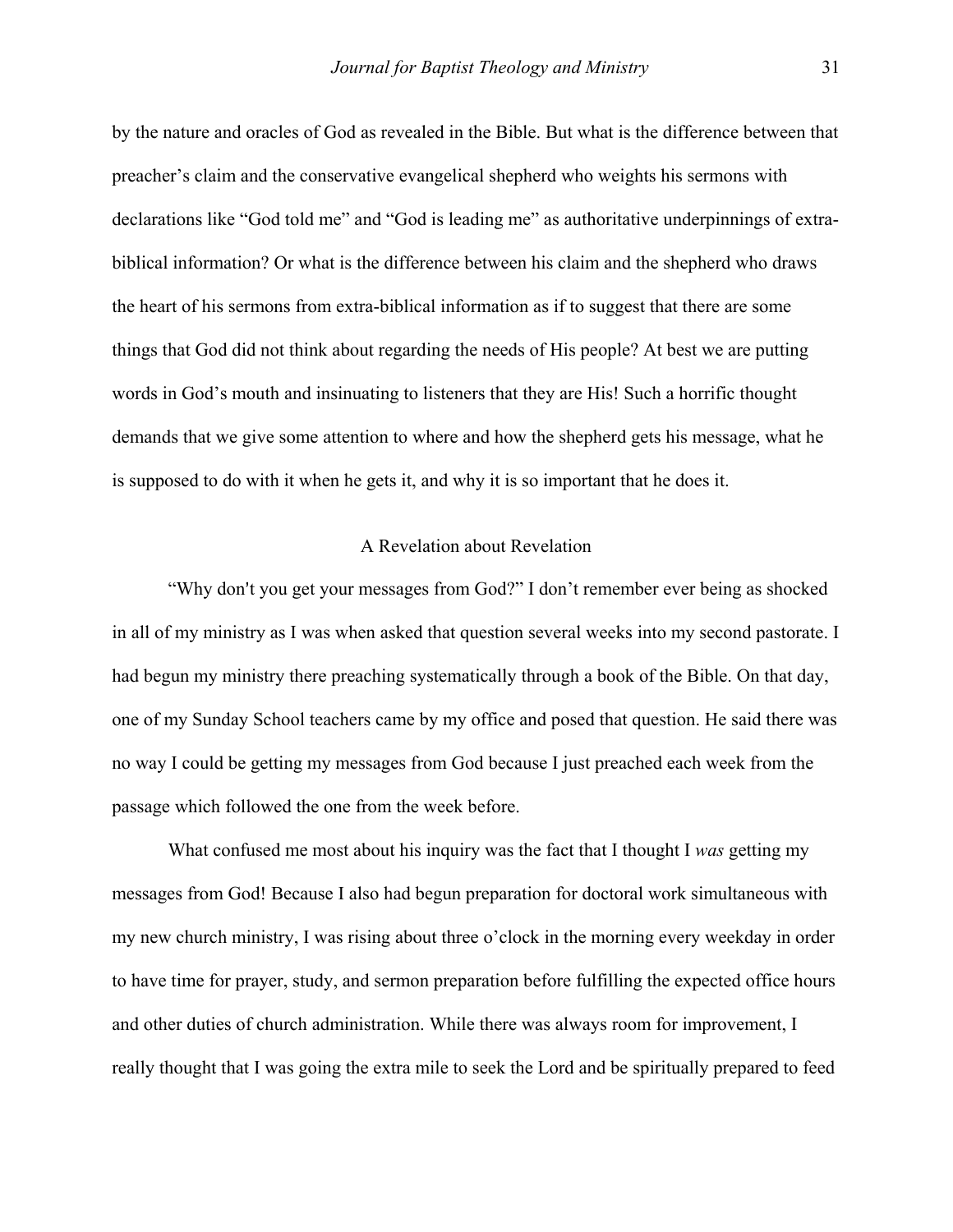His people. What I learned that day was that many people who make up our congregations (as well as many of their shepherds!) have a serious misunderstanding regarding the source of sermon content.

My Sunday School teacher went on to tell me that many of his previous pastors did not ever get their messages until they were on the way from their office to the pulpit on Sunday mornings! This "preacher as pope" mentality assumes that God has extra-biblical revelation for His people on a weekly basis, and that He communicates it to the shepherd through some mystical means that is often articulated as "getting a Word" from Him. In fact, many preachers and parishioners see this occurrence of omnipotent osmosis as displacing the need for Bible study and sermon preparation.

This notion is furthered by the looseness with which many preachers throw around those phrases like "God told me" and "The Lord said to me." This scenario is frighteningly similar to God's analysis of the prophets of Jeremiah's day:

I have heard what the prophets have said who prophesy lies in My name, saying, 'I have dreamed, I have dreamed!' How long will this be in the heart of the prophets who prophesy lies? Indeed they are prophets of the deceit of their own heart, who try to make My people forget My name by their dreams which everyone tells his neighbor, as their fathers forgot My name for Baal.

"The prophet who has a dream, let him tell a dream; And he who has My word, let him speak My word faithfully. What is the chaff to the wheat?" says the LORD. "Is not My word like a fire?" says the LORD, "And like a hammer that breaks the rock in pieces?"

"Therefore behold, I am against the prophets," says the LORD, "who steal My words every one from his neighbor. Behold, I am against the prophets," says the LORD, "who use their tongues and say, 'He says.' Behold, I am against those who prophesy false dreams," says the LORD, "and tell them, and cause My people to err by their lies and by their recklessness. Yet I did not send them or command them; therefore they shall not profit this people at all," says the LORD (Jer. 23:25-32).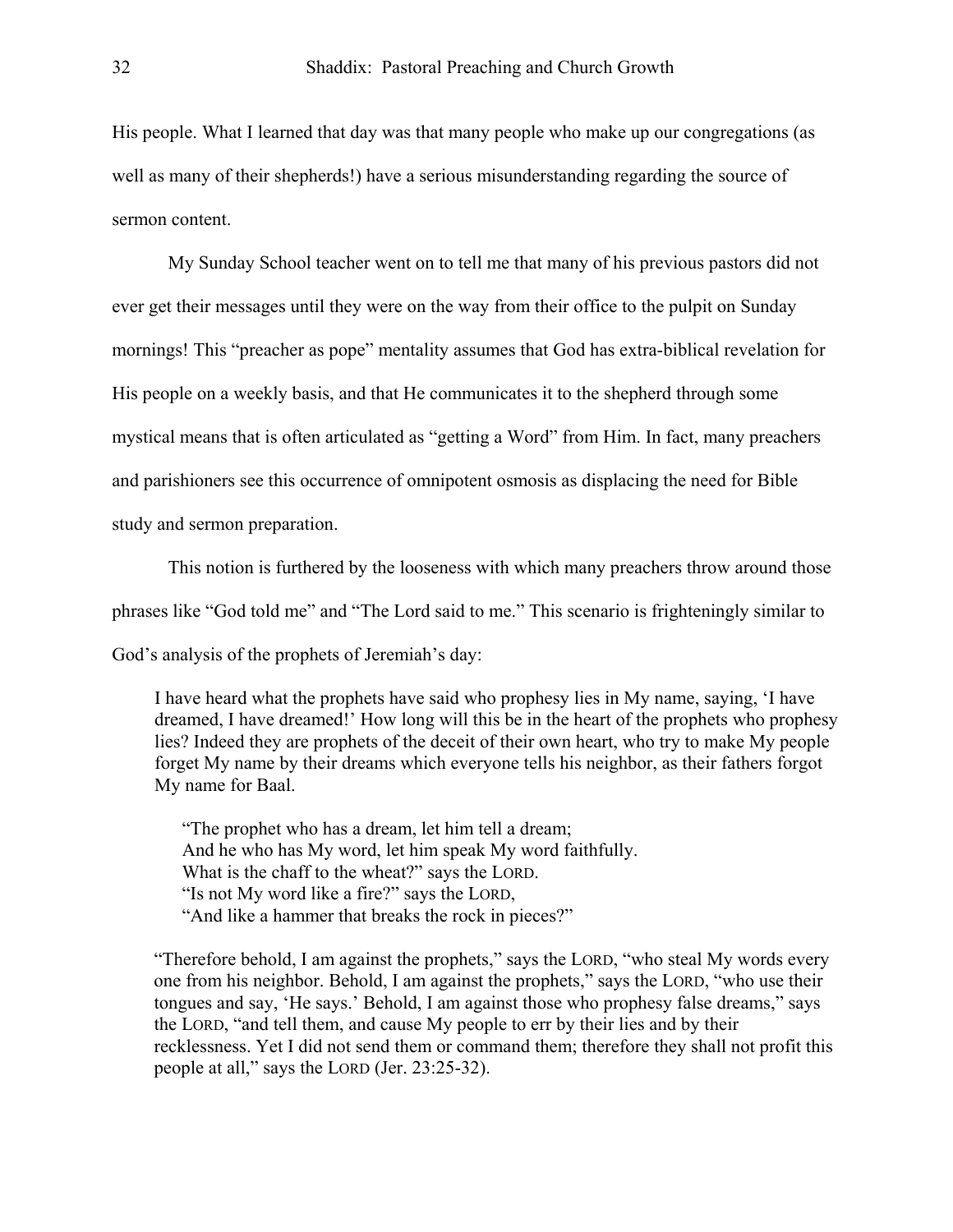In addition to deceptively turning people's attention from the legitimate words of God, such preaching frustrates individuals who do not hear God as "audibly." These false shepherds imply that God has a steady diet of extra-biblical revelation that is necessary for His people's wellbeing, and that only they as the "Lord's anointed" can provide it. And this erroneous preaching results in reckless living that leads to no profit.

The nature of shepherding today involves the issue of credibility. If preacher's today can say "Thus saith the Lord," and by it place extra-biblical information on the same plane as scriptural truth, then our listeners have no standard by which to determine the validity of truth. If pastors today are still responsible for "getting a word from God" that no one has ever heard, then we have no basis by which to distinguish the one heralding heresy from the one transmitting truth. The example of the Bereans should be noted because they searched their Scriptures to see whether or not Paul's words could be substantiated by them (see Acts 17:11).

If we believe revelation is progressive and that God is still in the process of revealing information necessary for His people's spiritual well-being, then the Bible is no more than one among many sources from which the preacher draws an authoritative word from on high. But if the shepherd sees the Bible as God's total and final revelation of truth that is necessary for accomplishing His agenda, then his responsibility is simply to report it to the people. He is relieved from the mythical notion that he is responsible for revealing God's truth to people. Furthermore, he can spend his time learning to be a better reporter of biblical truth than a suave revelator of new information.

An Explanation about Explanation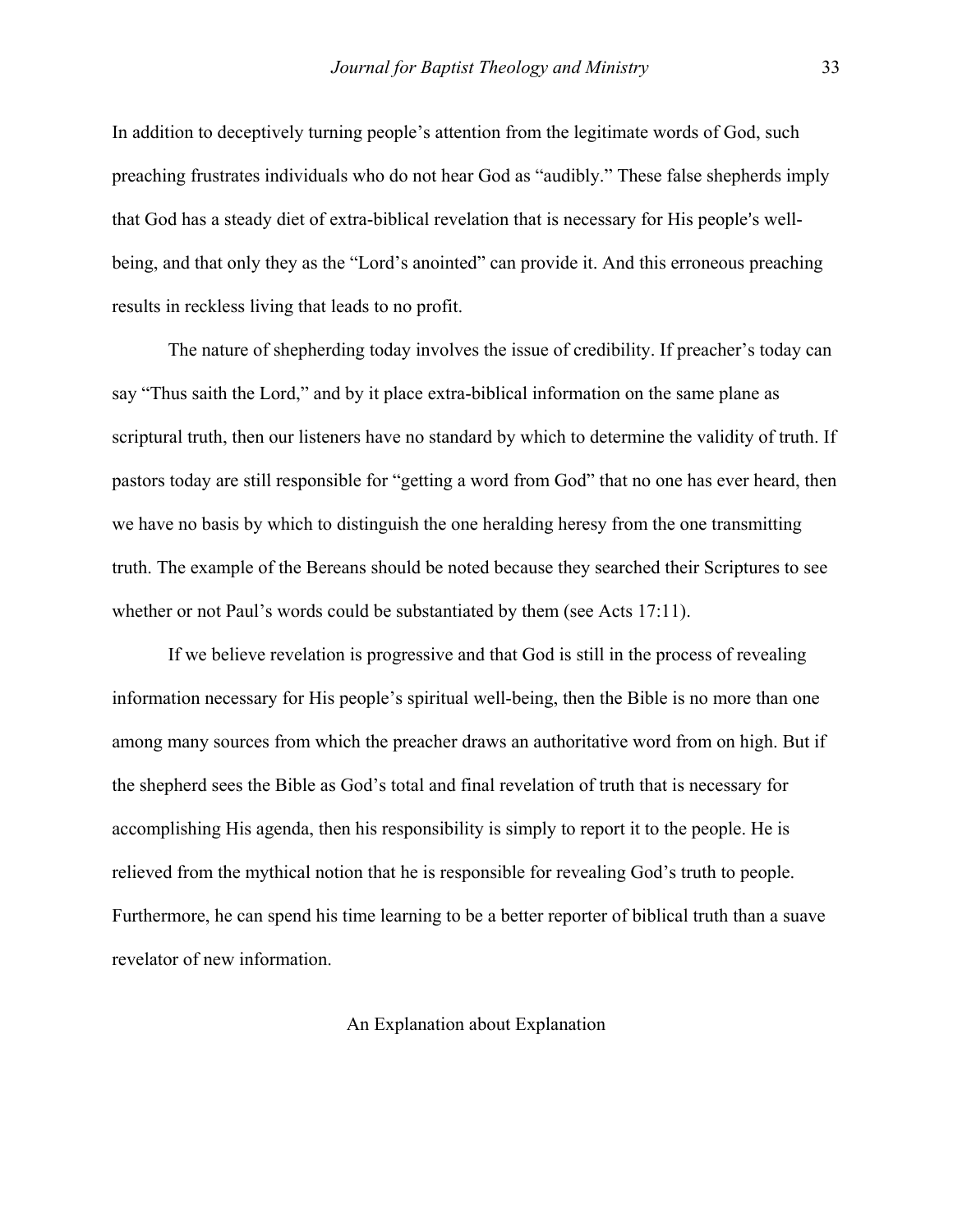The idea of a contemporary shepherd revealing new information obviously is the reflection of a very common, yet grossly non-biblical, theology of revelation and inspiration. And this error easily perverts people's understanding of the shepherd's responsibility as a preacher, especially if they do not process how preaching has evolved from being *revelatory* in the biblical period to being *explanatory* today.

We must understand that the role of the preacher in the post-apostolic age is of a fundamentally different nature than that of preachers in every preceding generation. This may be one of the most overlooked factors in determining models for contemporary homiletics (and hermeneutics, for that matter!). During the biblical period preachers like Jesus—as well as the Old and New Testament prophets and the apostles—often practiced what we might call *revelatory* preaching. They proclaimed God's first-time revelation as they spoke. In other words, they spoke information from God that man had never heard before. It was new stuff! Additionally, these preachers also did some *explanatory* preaching during their ministries. After new stuff from God had been given, they frequently provided explanation of the previously revealed information as people returned to it time and time again.<sup>7</sup> Both their revelatory and explanatory preaching were characterized by Spirit-directed persuasion as they appealed to people to respond to God's words in the affirmative.

<span id="page-15-0"></span>At the close of the biblical period, however, preaching naturally evolved to the point of only being explanatory in nature. The "apostles' doctrine" was canonized along with the Old Testament Scriptures to form our Bible. While continuing to be characterized by passionate persuasion, all post-apostolic proclamation possessed this explanatory nature as the essence of its very being. The closing of the canon evidenced the end of God's revelation of "new stuff"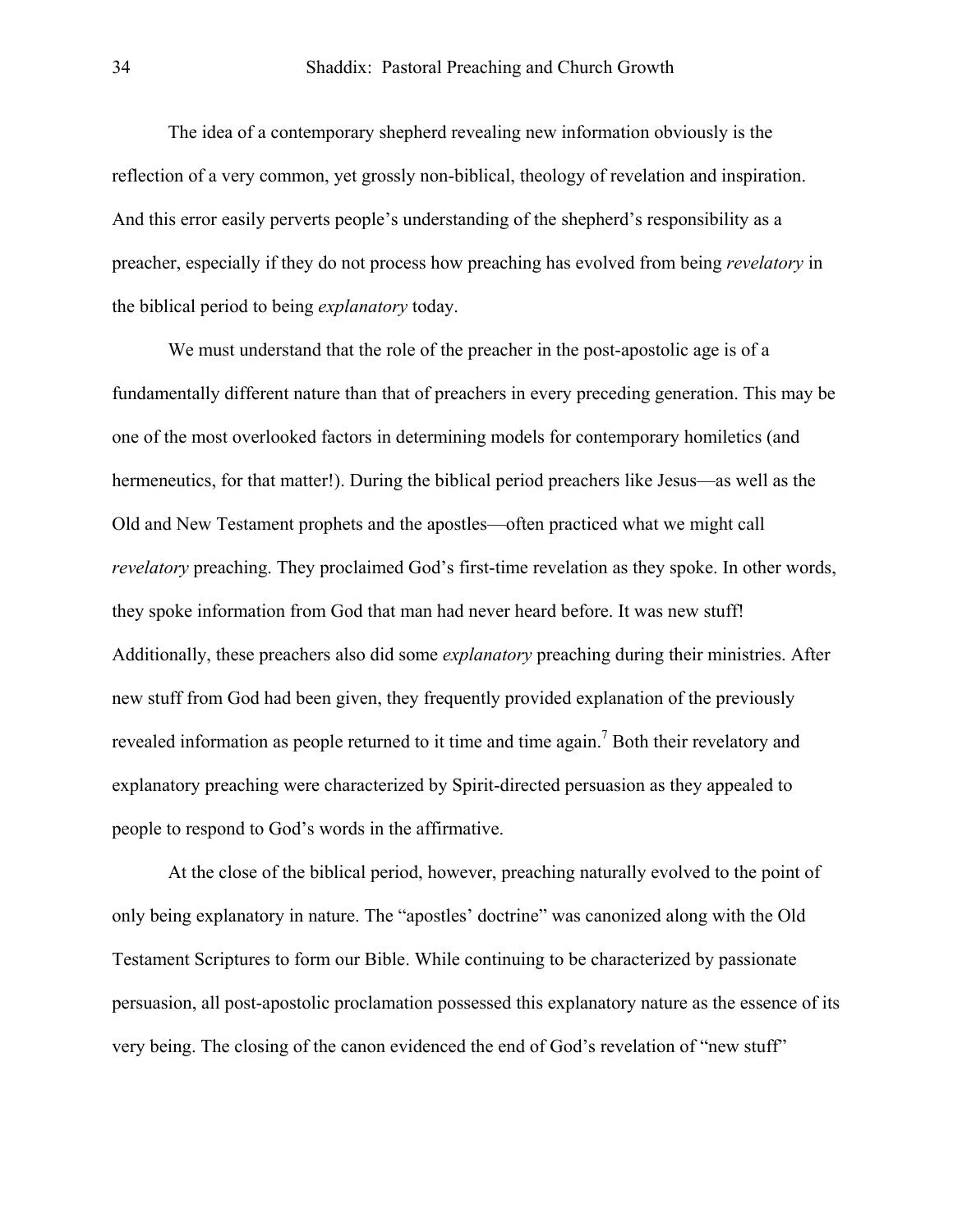regarding that which is necessary for true life and godliness (see 2 Pet. 1:4-5). Consequently, every preacher from that point forward ceased to have the responsibility of introducing—or *revealing*—new information from God. Post-apostolic preachers merely are under orders to explain that which God has already revealed and to persuade people to act on it.

Explanation of the biblical text is so vital because the Bible is the source of the knowledge of God's truth (see 2 Tim. 3:14-17; 1 Pet. 2:2). The Word of God is both the road map that leads people to salvation and the food that fuels their re-creation into Christ's image. How fast believers grow totally depends on how much truth they embrace and apply to their lives. And the only way they can get that truth is to understand it, either by studying it personally or by having someone explain it to them. Consequently, the ultimate end of explanation is to conform the believer to the image of the One who created him, and that only happens through the knowledge of God's Word.

*There will never be any growth in the Christian life apart from knowledge* (see Rom. 12:2; Eph. 4:22). *Holy living flows from mature knowledge, and mature knowledge comes only by explanation.* This suggests that the contemporary shepherd's responsibility is not to "wow" his flock each week with something new that no one has ever heard before. Instead, he is to wrestle with the text of Scripture until he determines God's intended meaning, help his people grasp it by way of clear and intentional explanation, and persuade them to act upon it through passionate persuasion.

 <sup>7</sup> James F. Stitzinger, "The History of Expository Preaching," in John MacArthur, Jr., *Rediscovering Expository Preaching*, ed. Richard L. Mayhue (Dallas: Word, 1992), 38-42. Today, people seem to be much more interested in personal experience, emotional

feeling, and pragmatic application than explanation of the biblical text. The de-emphasis on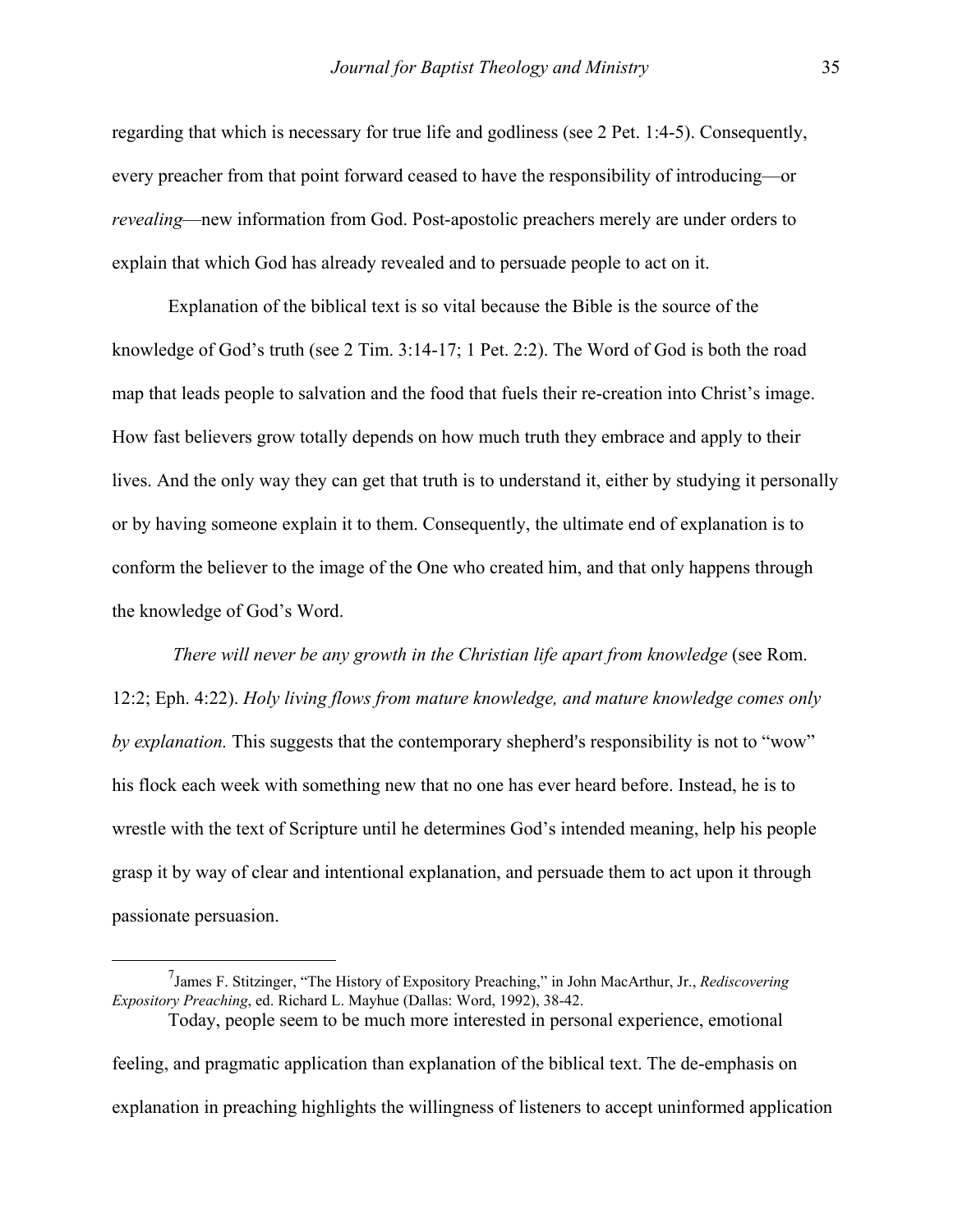which they readily put to use in their lives. And many shepherds are more than ready to accommodate. As long as listeners identify with the message experientially, walk away with a better feeling about themselves and their lives, or glean some principle or instruction for dealing with their current circumstance, then no one is really concerned about whether or not it makes sense or is based upon truth. The only thing that will turn the tide will be for shepherd's to be faithful stewards of God's call to be explainers of His Word, and for those who listen to them to demand help in gaining such understanding.

Shepherds are no longer responsible for *revelatory* preaching, but solely responsible for persuasive *explanatory* preaching. The default approach to preaching is simply to explain and apply what God has already revealed in His Word.

### An Understanding about Understanding

Explanation in contemporary preaching is not an end in and of itself, however. Explanation is a means to an end, and the end of the matter is understanding. The reason explanation is vitally important in preaching is because people must be helped to understand the truth of God's Word. Modern listeners do not need a new word from God. They need to understand the Word He has already given them! God's commentary on His children in Hosea's day was a direct rebuke of the shepherds who failed to help them know and understand His Word: "My people are destroyed for lack of knowledge. Because you have rejected knowledge, I also will reject you from being priest for Me; Because you have forgotten the law of your God, I also will forget your children" (Hosea 4:6). People's understanding of the Bible is critical in their relationships with God.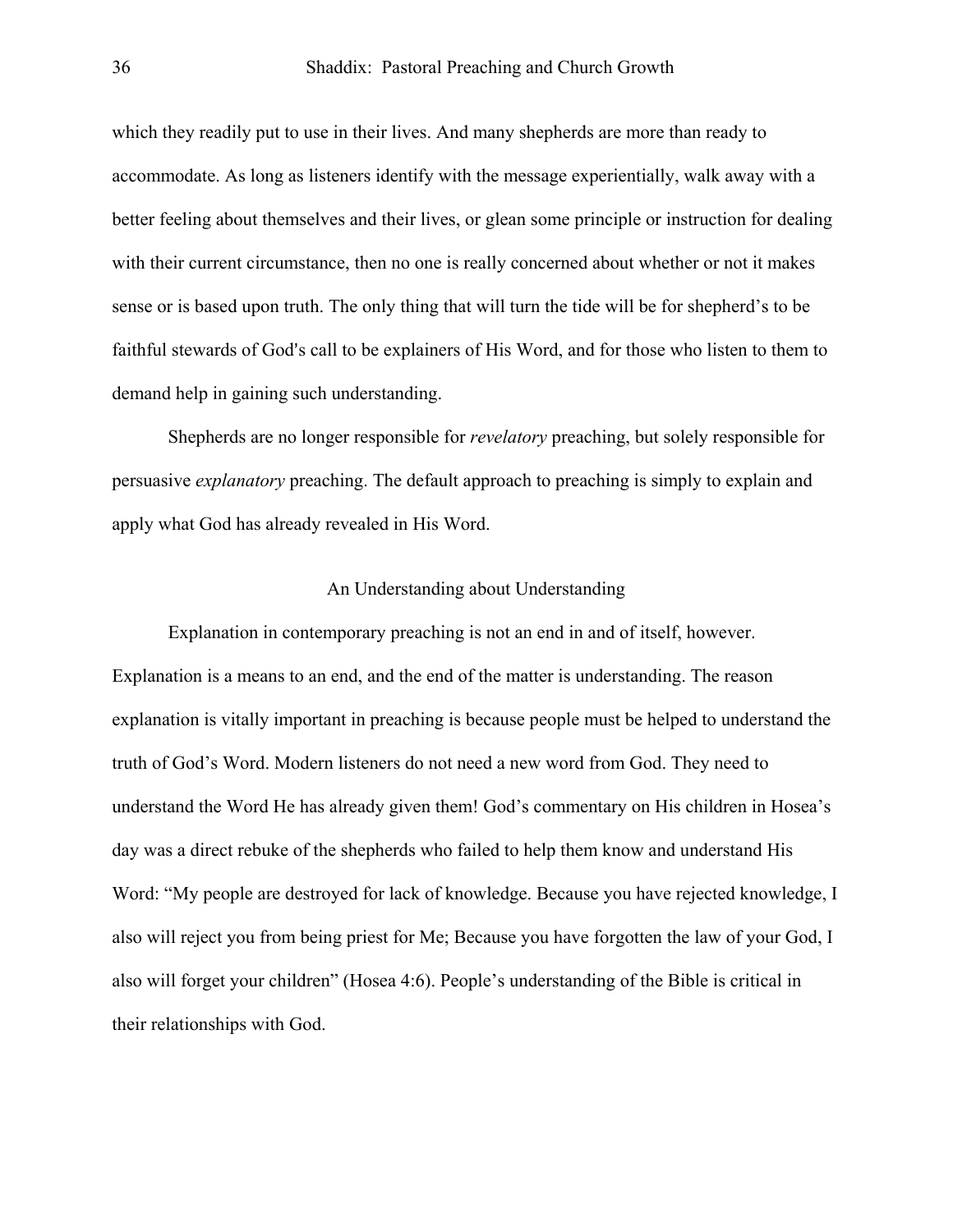The relationship between understanding truth with the mind and a person's re-creation into Christlikeness is also crucial. Bill Hull observed that "transformation comes through the commitment of the mind. Without the proper knowledge and thinking we have no basis for personal change or growth. The mind is the pivotal starting place for change."<sup>[8](#page-18-0)</sup> And the great doctrines of the Bible imply that man has an inescapable obligation both to think and act on what he knows.

Both the Old and New Testaments underscore the necessity of understanding God's Word. During the great revival of Israel's worship recorded in Nehemiah 8, Ezra and the other teachers placed great emphasis on the people's understanding of the Scriptures. The text indicates that everyone "who could hear with understanding" and "who could understand" (Neh. 8:2-3) was gathered for the event. Men, women, and apparently some children were included in the service based upon their ability to understand what was to be spoken. Understanding was so important that the ability to comprehend the truth was at least one criterion for participation!

Further in the passage Nehemiah pointed out what the teachers did in order to explain the Scriptures so the people could understand with their minds. First, "they read distinctly from the book" (Neh. 8:8). They did not just "bottom line" the Scriptures. They knew it was important for people to make the connection between what the teachers said about each passage and what the people knew to be the authoritative document. Even in a biblically illiterate, postmodern culture there still is enough credence (though it may be just a token) given to the Bible that it merits showing people where you get your contentions. Making this connection is a key to explanation and right understanding.

<span id="page-18-0"></span> $\frac{1}{8}$ Bill Hull, *Right Thinking* (Colorado Springs: Navpress, 1985), 8.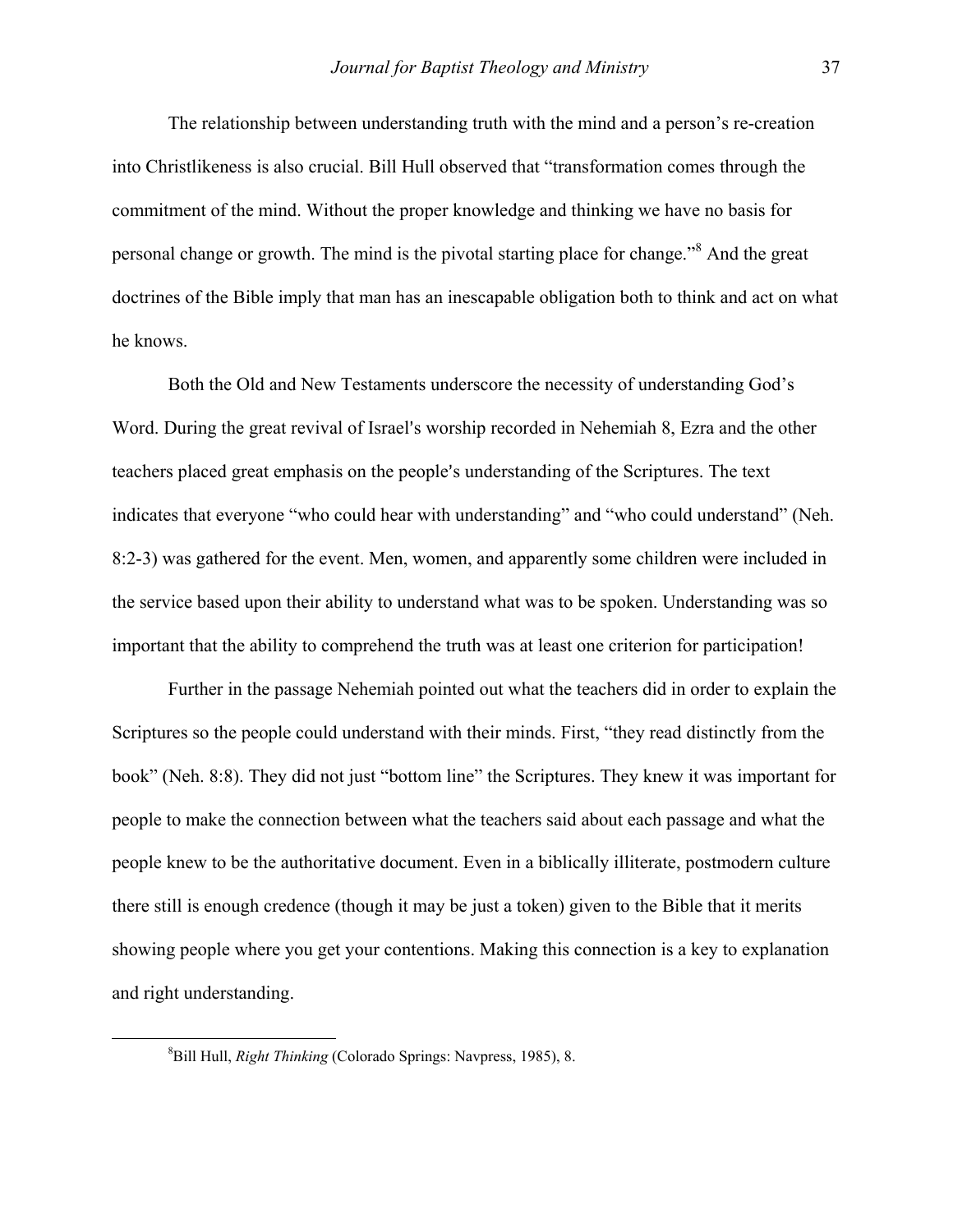Second, these teachers in Nehemiah "gave the sense" (Neh. 8:8), which is likely a reference to translating the Scriptures from Hebrew to Aramaic. In captivity, the Jews would have used Aramaic because it was the international diplomatic language of the day much like English is in our day. Consequently, part of the work of the Levites would have been to give the people an Aramaic translation. But "translation" always involves more than just moving from one language to another. All translations involve interpretation to some degree. And that is what these teachers did—they interpreted the Scriptures for the people so they could understand it. The root word here means "to break up" paragraph by paragraph. Essentially, these guys were revealing God's intended meaning of the Scripture that had been covered up by language, time, culture, social setting, and other factors so that they "helped them to understand" (Neh. 8:8).

The New Testament follows suit with the same emphasis. The two disciples on the road to Emmaus were "foolish ones, and slow of heart to believe in all that the prophets have spoken" (Luke 24:25). But then Jesus explained the Scriptures and helped them to understand them: "And beginning at Moses and all the Prophets, He expounded to them in all the Scriptures the things concerning Himself" (Luke 24:27). And right understanding of God's Word makes supernatural impact, for "they said to one another, 'Did not our heart burn within us while He talked with us on the road, and while He opened the Scriptures to us?'" (Luke 24:32). God's Word, rightly understood, does something to the human heart!

The Apostle Paul indicated that the Holy Spirit brings about life transformation by "the renewing of your mind" (Rom. 12:2). And he kept hammering the same thing home in his ministry to the Colossians, "warning every man and teaching every man in all wisdom, that we may present every man perfect in Christ Jesus" (Col. 1:28). By receiving Christ as Lord and Savior, he told them, we "have put on the new man who is renewed in knowledge according to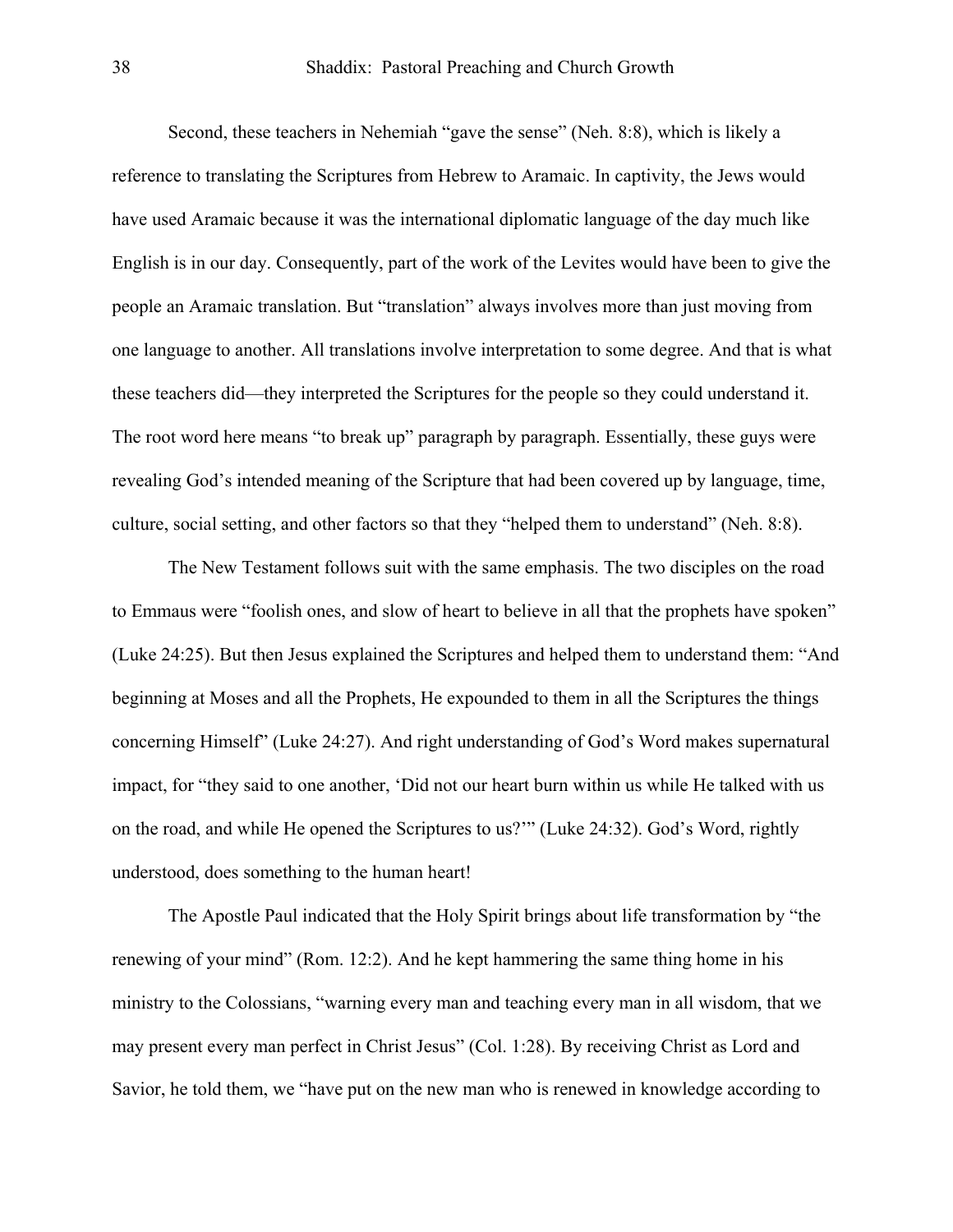the image of Him who created him" (Col. 3:10). Consequently, he charged them to "let the word of Christ dwell in you richly in all wisdom, teaching and admonishing one another" (Col. 3:16).

Such is the responsibility of the contemporary Christian shepherd. His primary task is not to give opinions, indirect implications, or extra-biblical principles, but instead to reveal the Holy Spirit's intended meaning in Scripture so that people's minds are exposed to supernatural truth and their lives are transformed into the image of Jesus Christ. Right explanation and understanding are the beginning point of life transformation.

#### **Edify the Church, Don't Just Reach Seekers**

For all practical purposes the modern church growth movement was launched in 1955 with the publication of Donald McGavran's *Bridges of God*. By the end of the 1970's a flood of other books, along with a host of seminars, conferences, programs, and organizations, were available to shepherds and church leaders. To say the least, the subject has monopolized the church's attention since that time. Still today we seem to be consumed with learning, teaching, and discussing principles and methods that will produce church growth. While many of these efforts are to be commended, it is horrifying at times to observe the disconnect between some of them and the clear biblical teaching on the subject. One of the most disturbing trends in the contemporary church is displacing edification of the body with unchecked efforts to reach socalled seekers. It is not at all a stretch to say that this has become the order of the day.

Now before I venture any further into the present discussion, let me make something very clear. I am all about evangelism. I do not believe there is anything more important for individual believers or the church body to be doing during our time in this world than to be aggressively and passionately proclaiming Jesus as both God and Savior that men, women, boys, and girls might miss hell and make heaven. Doing evangelism and missions is just about the only thing in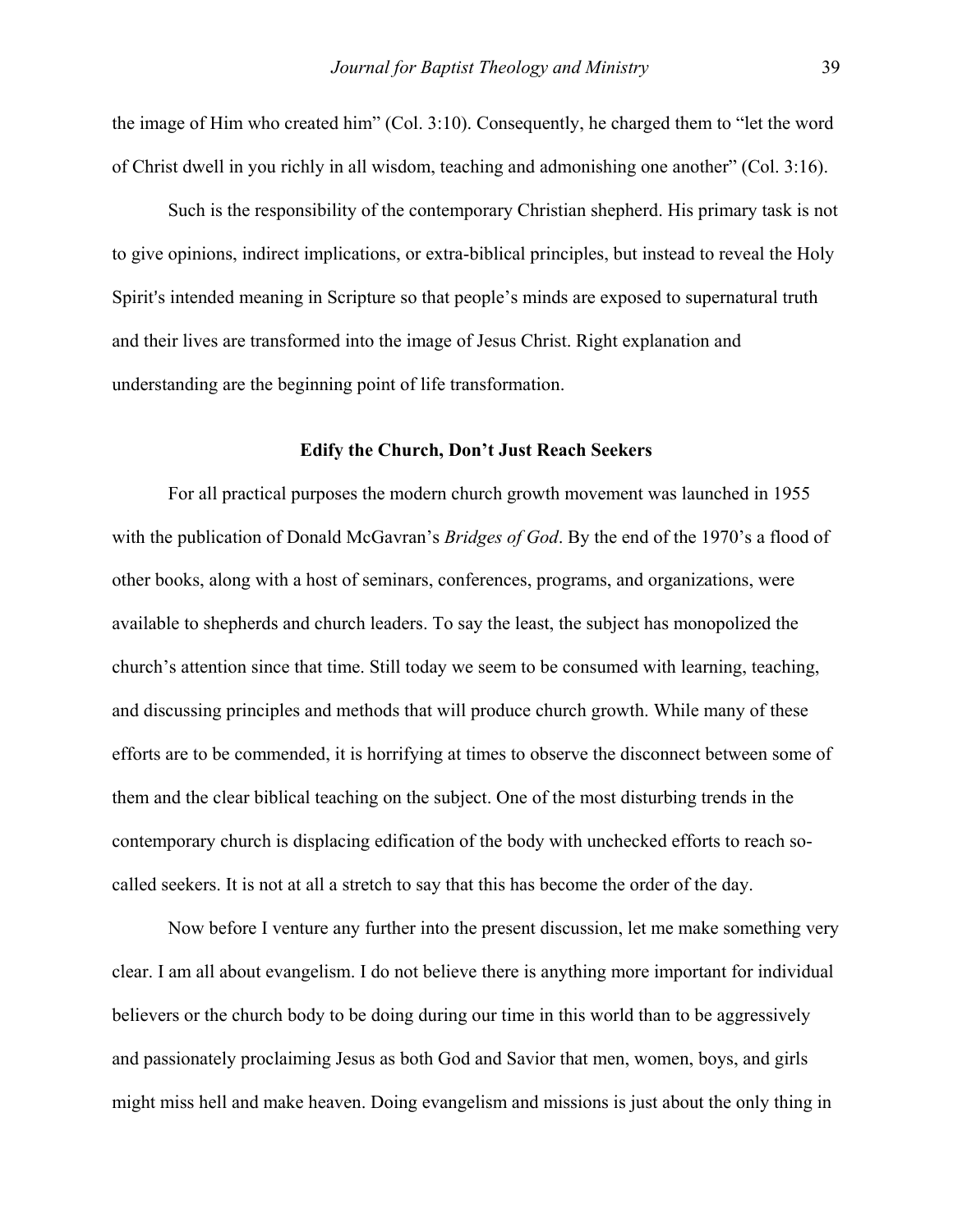which the church engages now that it will not be able to do a whole lot better when we get to heaven. That says to me that it ought to be a top priority for us right now. But the increasing popularity of seeker-driven methodologies and contradicting biblical teaching on the subject obligates shepherds and their people to ask two questions: *What is Jesus' strategy for church growth?* and *What is the role of the shepherd in that strategy?*

## The Savior on Church Growth

When I was being interviewed by the leadership of the congregation I now have the privilege of shepherding, I was asked a similar question on a couple of different occasions— *What will you do to grow this church?* My answer was always the same. I told them that I could and would do nothing to grow the church. Such is a task that is beyond my human ability—and my biblical responsibility!

When Jesus, likely pointing to Himself, announced to Peter that "on this rock I will build My church," He declared the most fundamental truth about church growth—it is His deal! Jesus made it very clear that He alone builds the church. Regardless of our good intentions, any claim that we make or effort that we put forth regarding growing a church is competing with the Lord.

Our modern obsession with church growth tells us differently. We outline strategies, hold seminars, develop training programs, all designed to enhance our supposed effectiveness in growing churches. And certainly it is possible to win converts to an organization, a movement, a cause, and especially to a personality. All it takes is some good business principles, personal charisma, human reason, or skillful persuasion. No one other than Jesus will ever be able to win someone to His church. Jesus said, "All that the Father gives Me will come to Me" (John 6:37).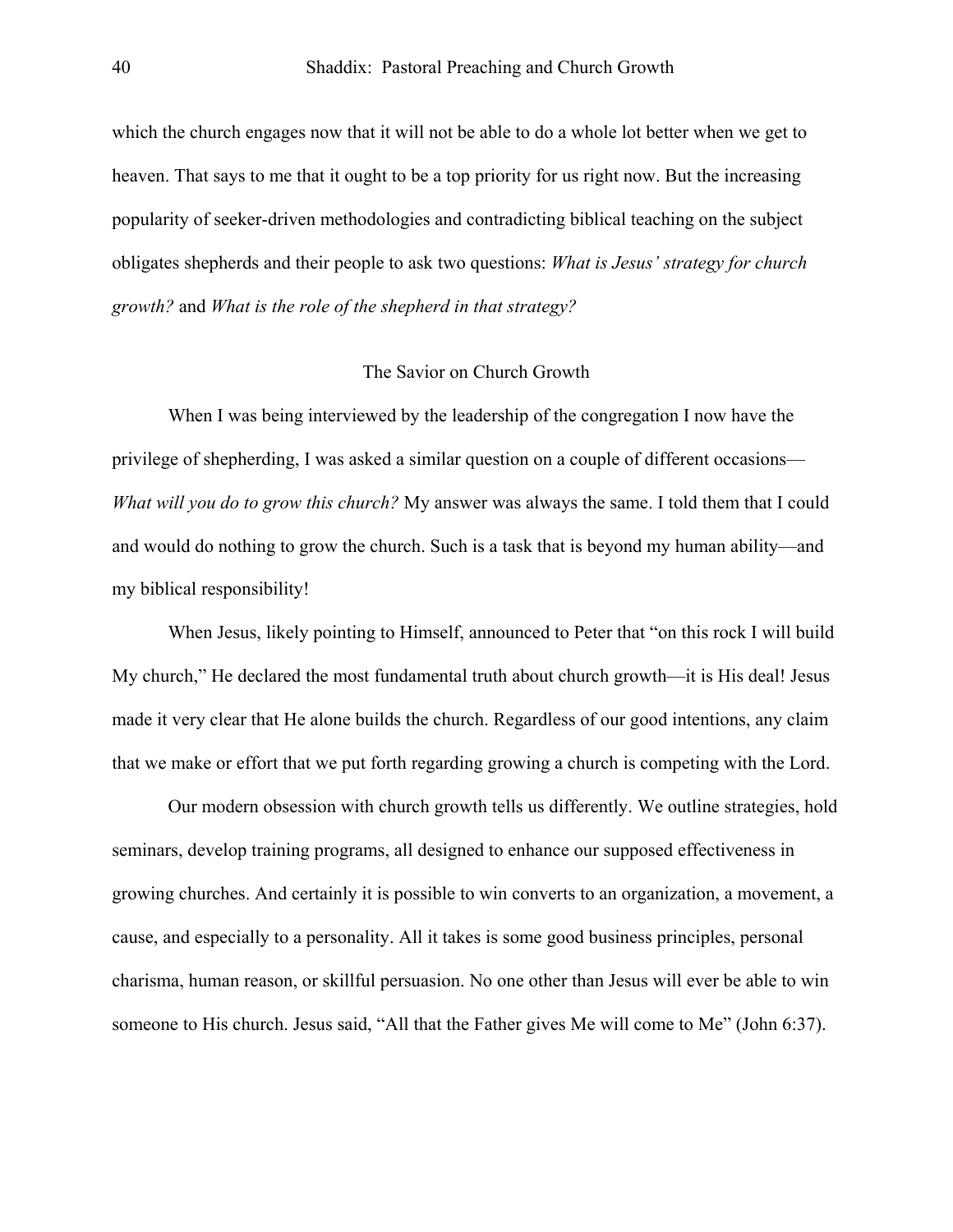During my first pastorate I learned a lesson that has haunted me my entire ministry. I recall being with some of my fellow pastors on occasions when none of our church members were around, like weekly ministers' conferences and summer camps. As a young man in ministry, I remember being shocked to hear some of them use language or tell jokes that they would never think of letting their church members hear roll off of their lips. And some of these guys were pastoring large, growing churches. The thing that has stayed with me is the realization that—by all the standards we use to measure church growth—it is possible to be "successful" in ministry and all the time be doing it in the flesh! But authentic church growth is the sovereign work of Jesus Christ. Human effort can produce human results, but only Christ can produce divine results.

The early church is a testimony to the work of Christ in church growth. During his Pentecost sermon, Peter declared that Christ builds His church from "as many as the Lord our God will call" (Acts 2:39). While evangelism and church growth are mentioned in the narrative of the infant church, they do not show up until the very last sentence of the chapter when Luke notes that "the Lord added to the church daily those who were being saved" (Acts 2:47). The language of the New Testament here indicates that this growth was something enacted upon the church from an outside force, namely the Lord (see also Acts 5:14; 11:24).

As the gospel spread outside of Jerusalem, the same understanding was prevalent. When Paul and Barnabas preached at Pisidian Antioch, "as many as had been appointed to eternal life believed" (Acts 13:48). Jesus encouraged Paul when he was under pressure at Corinth by saying, "Do not be afraid, but speak, and do not keep silent; for I am with you, and no one will attack you to hurt you; for I have many people in this city" (Acts 18:9-10). The true and faithful preaching of the apostles was not even capable by itself of saving people and bringing them into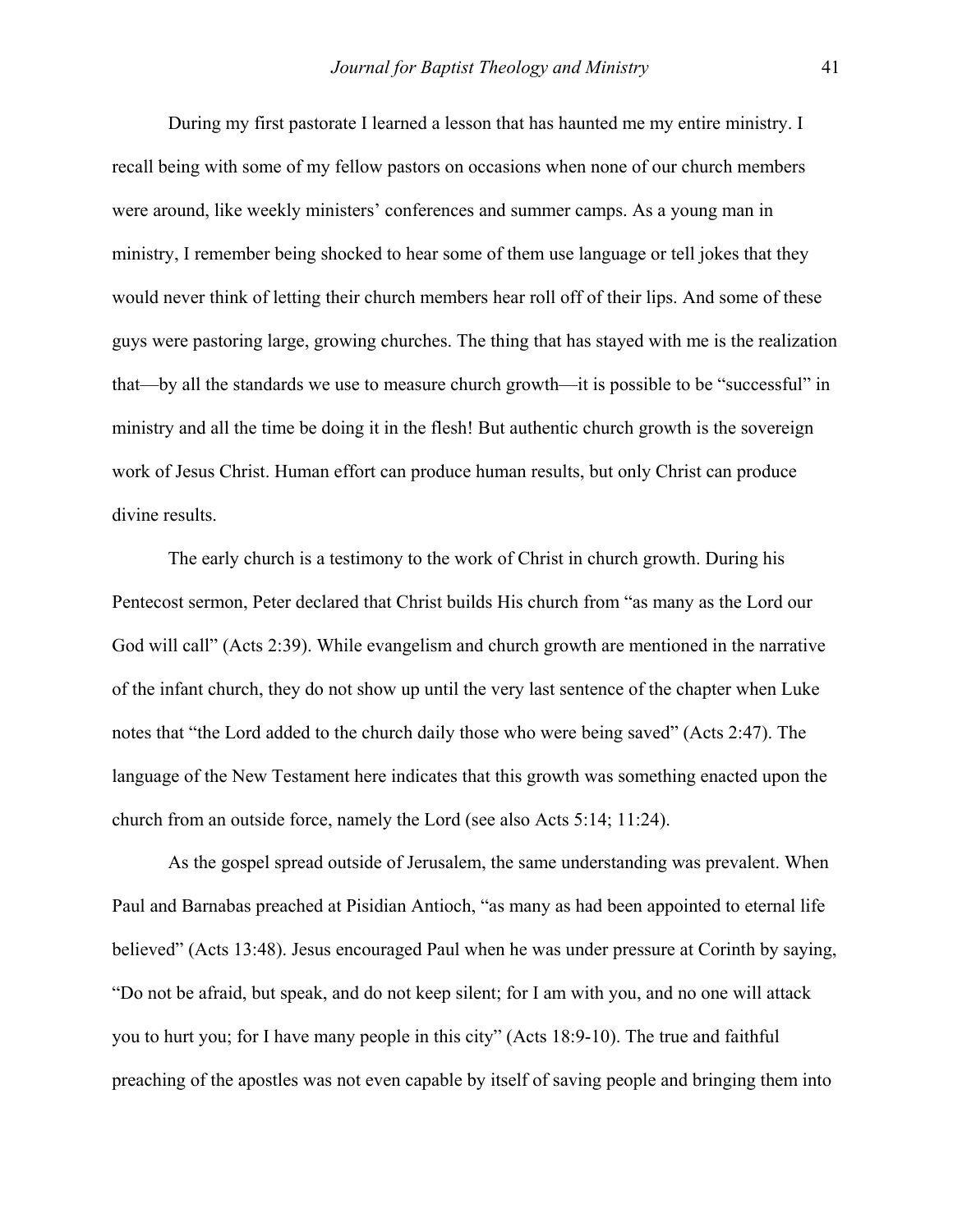the church. Only those whose hearts had been sovereignly massaged by the truth of God's Word were added to the church.

Church growth is *His* doing. And any principle, program, strategy, or methodology that displaces His approach in any way actually is working against the efforts of Christ to build His church. If we want to see God build churches against which the gates of Hades will not prevail, we better be content with letting Him build them the way He has determined to do so.

### The Shepherd in Church Growth

Healthy people make up healthy congregations, and Jesus seems to deposit the people He is saving into healthy congregations. The Apostle Paul expounded on the specifics of Jesus' plan for church growth and showed how nurturing the body's health contributed to its growth. He told them that Jesus

Himself gave some *to be* apostles, some prophets, some evangelists, and some pastors and teachers, for the equipping of the saints for the work of ministry, for the edifying of the body of Christ, till we all come to the unity of the faith and of the knowledge of the Son of God, to a perfect man, to the measure of the stature of the fullness of Christ; that we should no longer be children, tossed to and fro and carried about with every wind of doctrine, by the trickery of men, in the cunning craftiness of deceitful plotting, but, speaking the truth in love, may grow up in all things into Him who is the head—Christ—from whom the whole body, joined and knit together by what every joint supplies, according to the effective working by which every part does its share, causes growth of the body for the edifying of itself in love. (Eph. 4:11-16)

While acknowledging Jesus as the divine church grower, Paul expounds on the Master's plan by identifying its ultimate goal and the human instruments used to accomplish it. It involves the edification—*building up—*of His body into the His image through the ministry of His Word. That is what a shepherd can contribute to church growth—nourishing people to spiritual health by feeding them God's Word. The shepherd can't grow the church, but he can grow the people!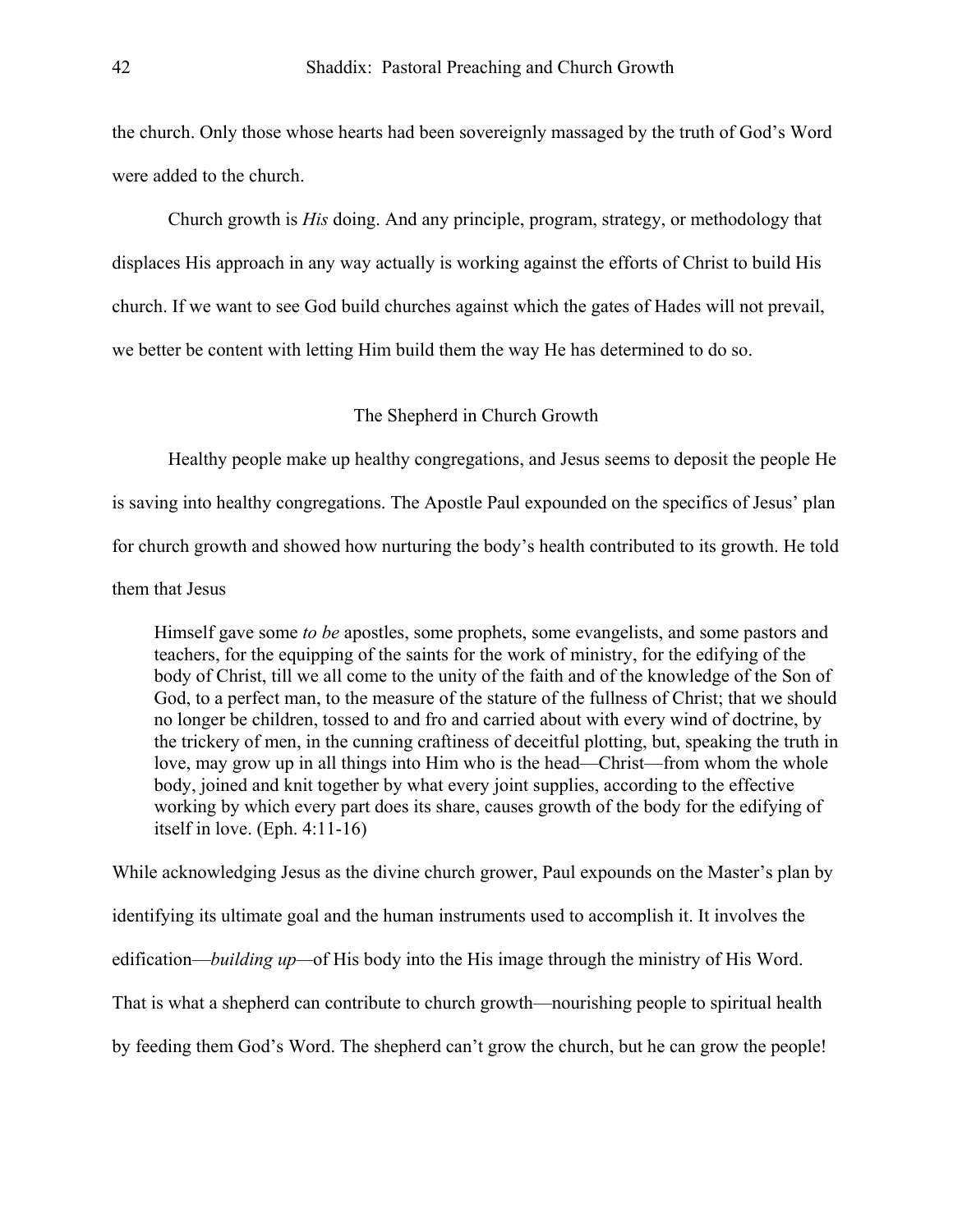Paul introduces the gifted men whom Jesus gave to the church as catalysts for setting His plan in motion (see Eph. 4:11). The spiritual gifts given by Jesus to His church include both those gifts given to individual believers as well as those gifted men given to the church. The apostles and prophets, who were given strictly for New Testament times, were followed respectively by the gifted men called evangelists and pastor-teachers. These two offices are given for continuing ministry to the church. It is the plan of Jesus for evangelists and pastorteachers to equip, build up, and develop His church as outlined in the rest of the passage. Along with evangelists, then, teaching shepherds are the agents that Christ uses to initiate the church growth process.

Jesus' plan for church growth is very simple: "equipping" leads to "the work of the ministry" which leads to "the edifying of the body of Christ" (see Eph. 4:12). The ignition point of this plan comes at the hands of evangelists and teaching shepherds in the equipping of God's people for service. As God's people are equipped for service, the by-product is the natural growth of the body into "the measure of the stature of the fullness of Christ" (Eph. 4:13). This is the capsulization of Jesus' plan for church growth.

The language used to describe the specific activity which is assigned to these two office gifts further supports God's intention. In the language of the New Testament, the word translated "equipping" basically refers to that which is fit, restored to its original condition, or made complete. The word frequently was used as a medical term for the setting of bones, thus something that was put back like it was supposed to be. New Testament writers used it to describe both the spiritual maturity of the individual believer (e.g., 2 Cor. 13:11; Heb. 13:20-21) and corporate unification of the body (e.g., 1 Cor. 1:10).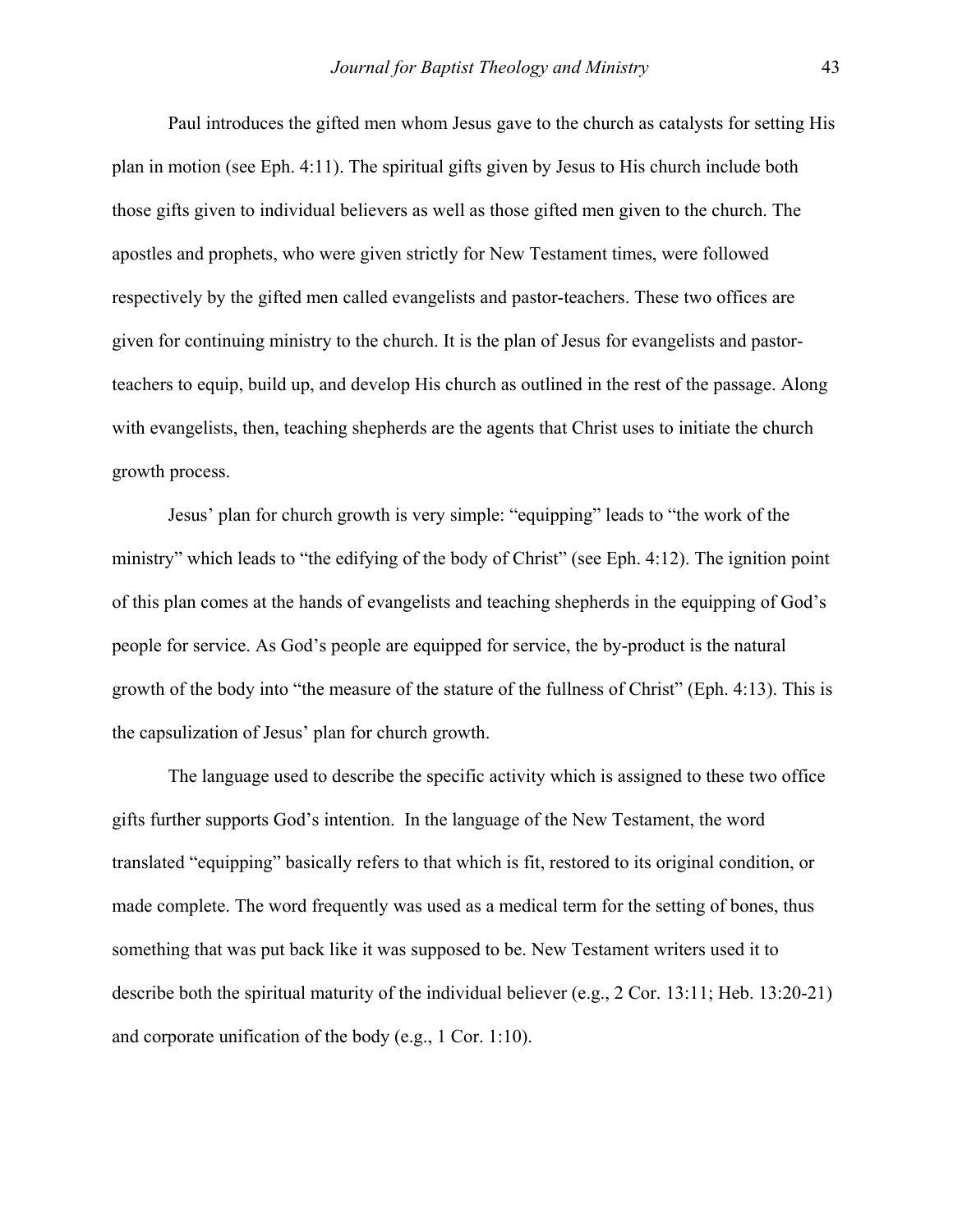All of this talk of restoration into an original condition should strike a familiar cord with us. Do you remember our earlier discussion about the agenda of the Bible and God's work of restoring His creation? Here Paul turns us on to how that plays out when the body gathers together. Evangelists and teaching shepherds are endowed with certain spiritual gifts that enable them to equip God's children for service. As they are equipped, each individual believer makes a contribution which "causes growth of the body for the edifying of itself in love" (Eph. 4:16).

The roles of these two office gifts are similar yet distinct. The evangelist, whose work has mistakenly been limited over the years to itinerant ministry, has a two-fold purpose. First and foremost, he is specially gifted to help people understand the gospel and lead them to receive Jesus as God and Savior. Second, the context of the passage indicates that he also is responsible for equipping God's people to do the same. Shepherds, or pastor-teachers, subsequently have the same responsibilities, yet with somewhat of a reversal of emphases. First and foremost, they are specially gifted to provide the leadership and spiritual resources that cause those who are being saved to be conformed into the image of Christ. Second, they are called upon to do the work of the evangelist (see 2 Tim. 4:5). Together, these two offices serve as the primary equipping platforms for authentic church growth.

### The Stewardship of Church Growth

Jesus' model also makes so much more sense when it comes to the stewardship of the church's energy and resources. We hear much today about targeting the most number of lost people. Many churches are relocating to rapidly growing areas where there are large pockets of the population. Other churches speak of tailoring worship services to make them more palatable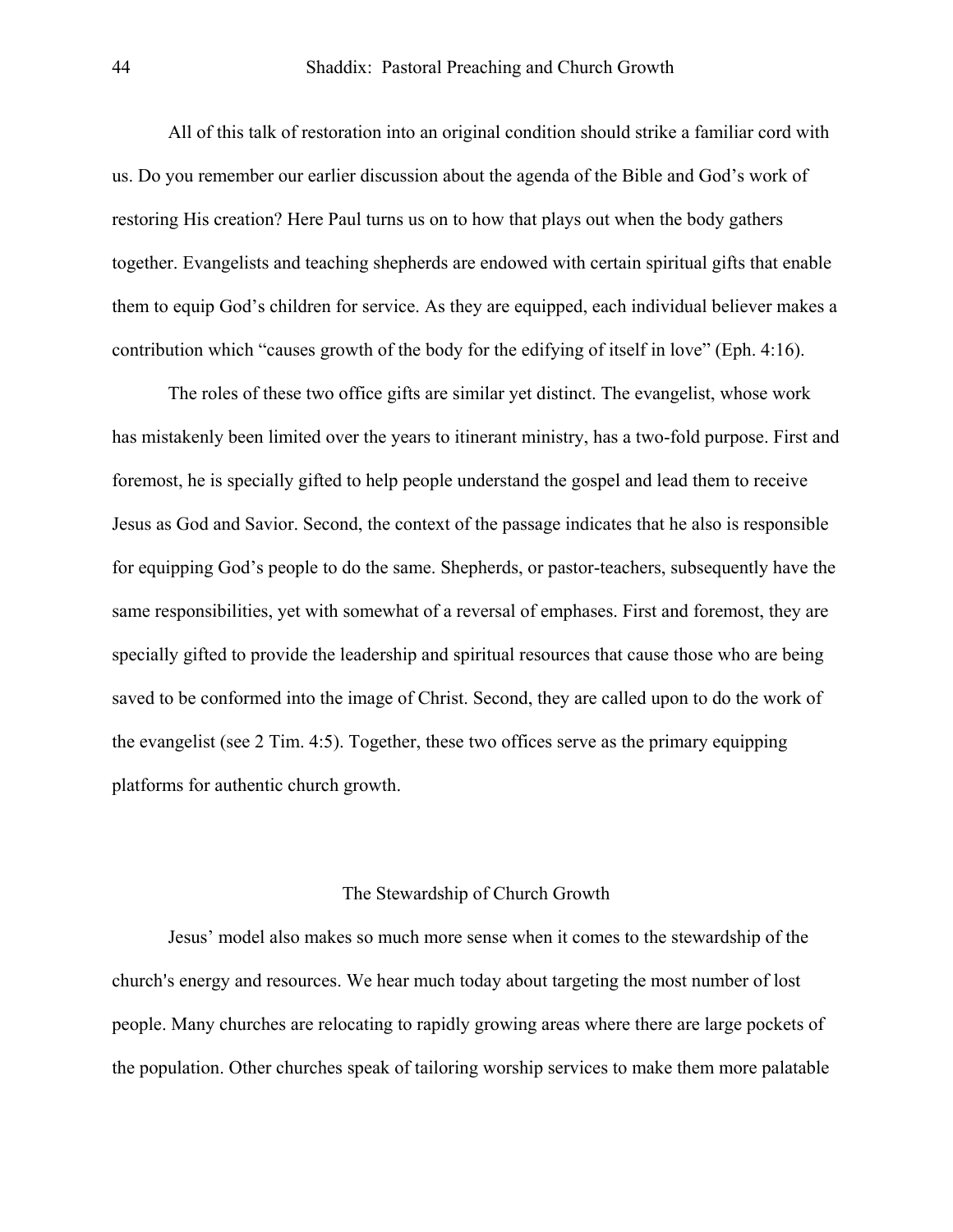to seekers. Certainly the evangelistic motive behind such efforts is commendable. But the question must be asked, *Where will the most number of lost people always be, inside or outside the church?* The answer is obvious. As strategically located as our churches may be, as seekerfriendly as we may make them, reality is that most lost people will never darken the doors of our church buildings.

Consequently, the church is much better served in applying most of its evangelistic energy and resources to preparing believers to penetrate the marketplace with the gospel. The most number of lost people will be confronted with the gospel as God's people are educated and equipped for proclaiming Jesus as Savior and God in the marketplace. Such is the Great Commission—"As you go, make disciples" (cf. Mat. 28:19; author's paraphrase). This should include motivation and training for both personal witness and public proclamation. And our changing culture is going to require us to think strategically about how to gain a hearing in the various venues of the church scattered, not simply coloring outside the lines but thinking of new colors. When the church comes together, however, it is wise to apply most of its energy and resources to the authentic worship of the living God by His people, including their edification through the teaching of the Bible.

#### **A Final Word . . .**

So, we find ourselves staring at the magnitude of the shepherd's stewardship in church growth—the proclamation of *God's stuff* as opposed to mere *good stuff*. Our most earnest effort should be given to preaching the Bible by "warning every man and teaching every man in all wisdom, that we may present every man *perfect* in Christ Jesus" (Col. 1:28; emphasis added). So "preach the word," beloved shepherd! "Be ready in season and out of season. Convince, rebuke,